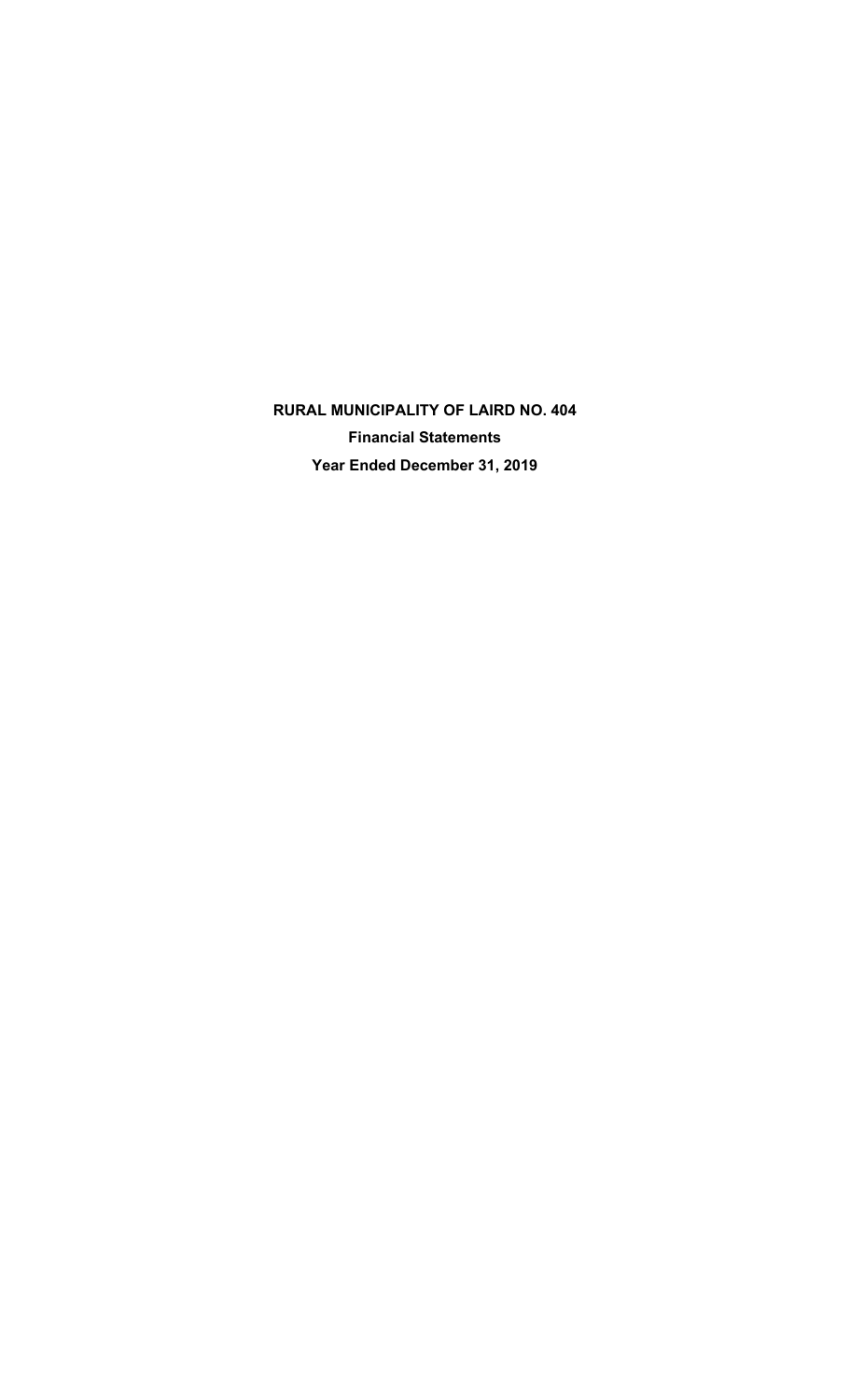|                                                                        | Page      |
|------------------------------------------------------------------------|-----------|
| MANAGEMENT'S RESPONSIBILITY                                            | 1         |
| <b>INDEPENDENT AUDITORS' REPORT</b>                                    | $2 - 3$   |
| <b>FINANCIAL STATEMENTS</b>                                            |           |
| <b>Statement of Financial Position</b>                                 | 4         |
| Statement of Operations and Accumulated Surplus                        | 5         |
| Statement of Change in Net Financial Assets                            | 6         |
| <b>Statement of Cash Flows</b>                                         | $7 - 8$   |
| <b>Notes to Financial Statements</b>                                   | $9 - 18$  |
| Taxes and Other Unconditional Revenue (Schedule 1)                     | 19        |
| Schedule of Operating and Capital Revenue by Function (Schedule 2 - 1) | 20        |
| Schedule of Operating and Capital Revenue by Function (Schedule 2 - 2) | 21        |
| Schedule of Operating and Capital Revenue by Function (Schedule 2 - 3) | 22        |
| Schedule of Operating and Capital Revenue by Function (Schedule 2 - 4) | 23        |
| Total Expenses by Function (Schedule 3 - 1)                            | 24        |
| Total Expenses by Function (Schedule 3 - 2)                            | 25        |
| Total Expenses by Function (Schedule 3 - 3)                            | 26        |
| Schedule of Segment Disclosure by Function (Schedule 4)                | 27        |
| Schedule of Segment Disclosure by Function (Schedule 5)                | 28        |
| Schedule of Tangible Capital Assets by Object (Schedule 6)             | $29 - 30$ |
| Schedule of Tangible Capital Assets by Function (Schedule 7)           | 31        |
| Schedule of Accumulated Surplus (Schedule 8)                           | 32        |
| Schedule of Mill Rates and Assessments (Schedule 9)                    | 33        |
| Schedule of Council Remuneration (Schedule 10)                         | 34        |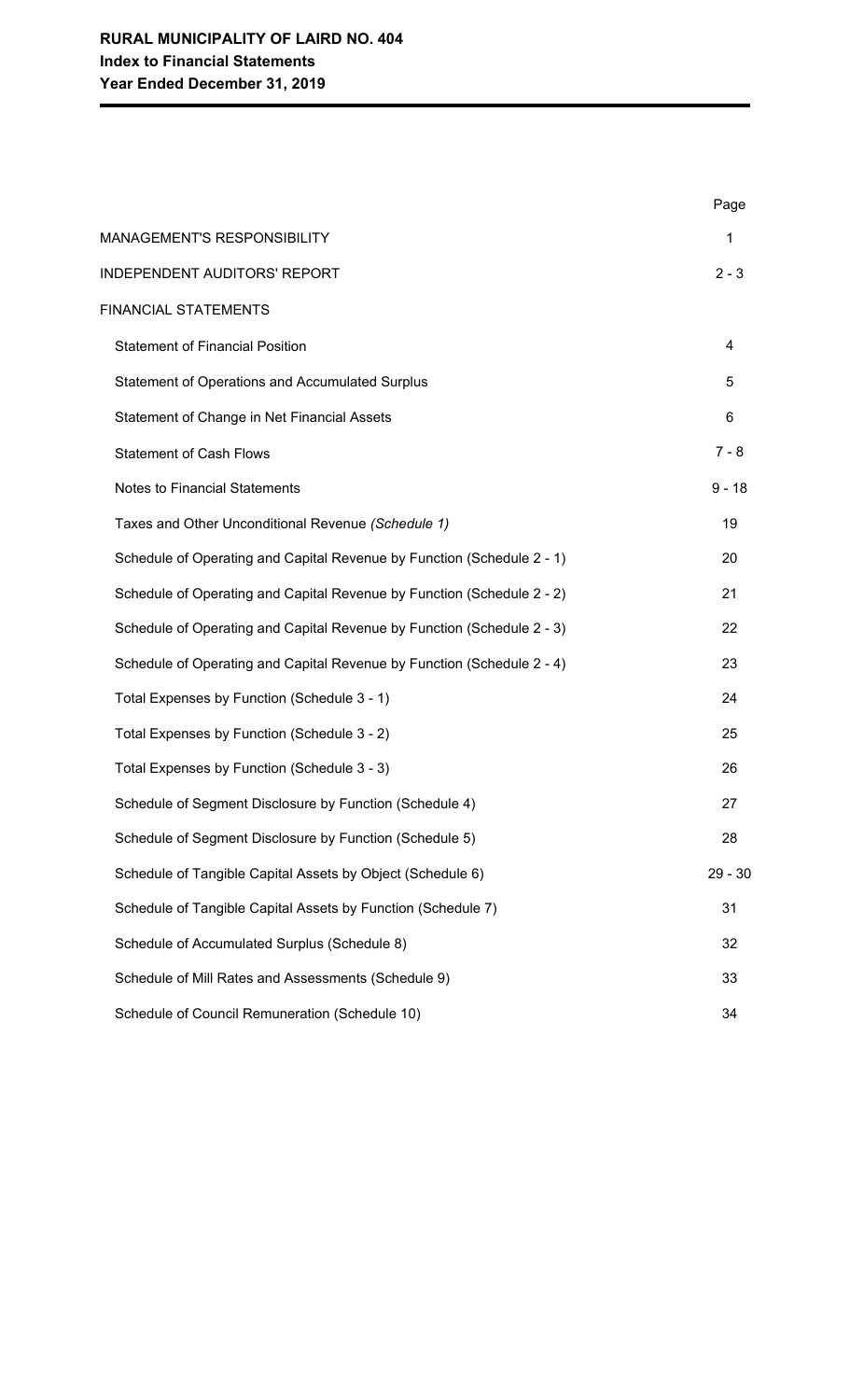#### **Management's Responsibility**

The municipality's management is responsible for the preparation and presentation of the accompanying financial statements in accordance with Canadian public sector accounting standards (PSAS). The preparation of the statements necessarily includes selecting appropriate accounting principles and methods, and making decisions affecting the measurement of transactions in which objective judgments and estimates by management are required.

In discharging its responsibilities for the integrity and fair presentation of the financial statements, management designs and maintains the necessary accounting, budget and other related internal controls to provide reasonable assurance that transactions are appropriately authorized and accurately recorded, that assets are properly accounted for and safeguarded, and that financial records are properly maintained to provide reliable information for the preparation of the financial statements.

The Council is composed of elected officials who are not employees of the municipality. The Council is responsible for overseeing management in the performance of its financial reporting responsibilities. The Council fulfils these responsibilities by reviewing the financial information prepared by management and discussing relevant matters with external auditors. The Council is also responsible for recommending the appointment of the municipality's external auditors.

Grant Thornton LLP, an independent firm of Chartered Professional Accountants, is appointed by the Council to audit the financial statements and report directly to them; their report follows. The external auditors have full and free access to, and meet periodically and separately with, both the Council and management to discuss their audit findings.

Bertha Buhler, Administrator

1

Mr Terry Knippel, Reeve

Waldheim, SK Date: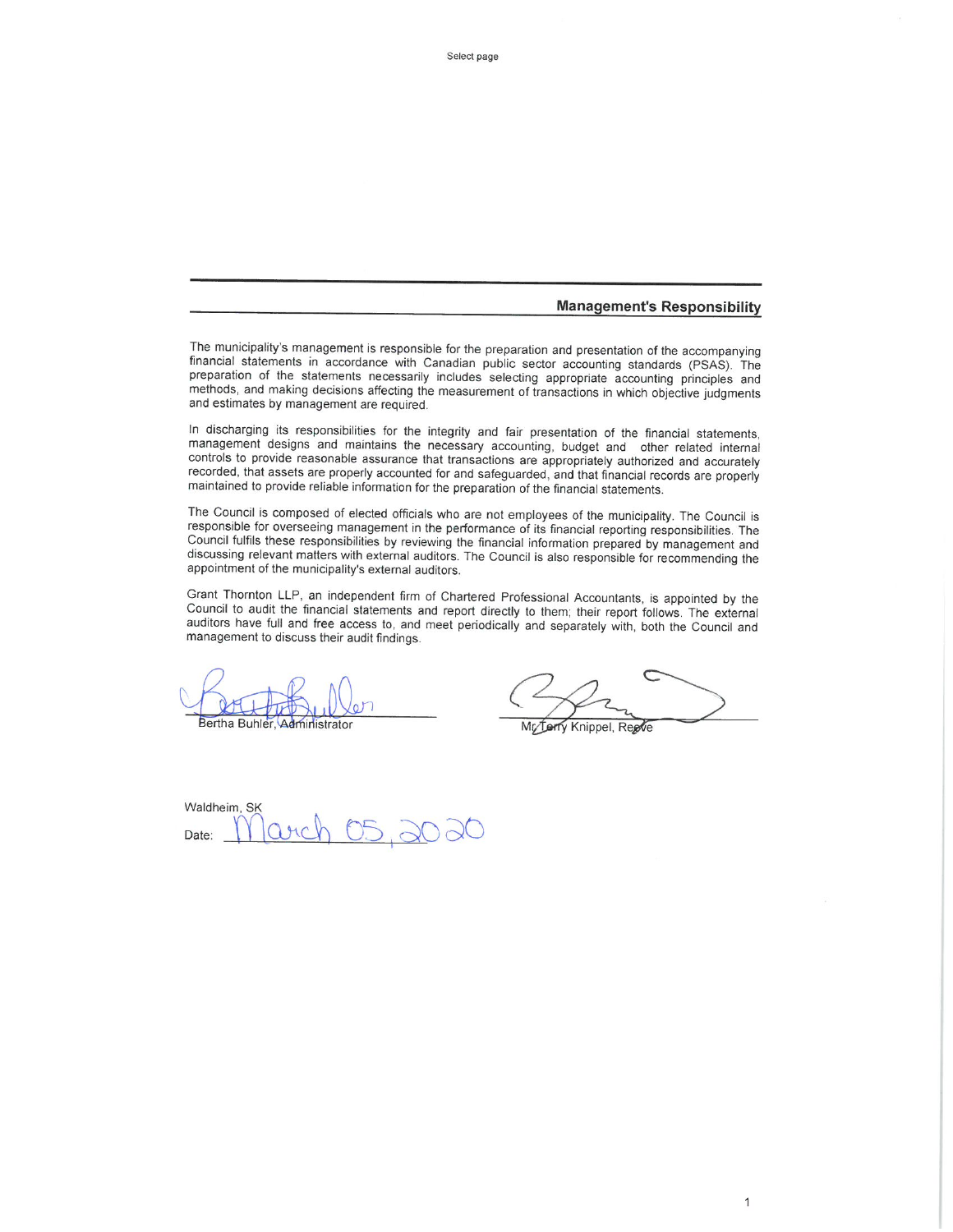

**Grant Thornton LLP** Unit #4 130 Robin Crescent Saskatoon, SK S7L 6M7 T +1 306 934 3944 F +1 306 934 3409

# **INDEPENDENT AUDITOR'S REPORT**

To the Council of the Rural Municipality of Laird No. 404

#### *Qualified Opinion*

We have audited the financial statements of the Rural Municipality of Laird No. 404 (the Municipality), which comprise the statement of financial position as at December 31, 2019, and the statements of operations and accumulated surplus and cash flows for the year then ended, and notes to the financial statements, including a summary of significant accounting policies.

In our opinion, except for the possible effects of the matter described in the *Basis for Qualified Opinion* section of our report, the accompanying financial statements present fairly, in all material respects, the financial position of the Municipality as at December 31, 2019, and the results of its operations and its cash flows for the year then ended in accordance with Canadian public sector accounting standards.

#### *Basis for Qualified Opinion*

We were not able to observe the counting of inventories at January 1, 2019 or December 31, 2019 or satisfy ourselves by alternative means concerning inventory quantities as at those dates. Since opening and closing inventories enter into the determination of the financial performance and cash flows, we were unable to determine whether adjustments might have been necessary in respect of the (deficit) of revenues over expenses for the year reported in the statement of operations, inventory reported on the statement of financial position and the cash flows from operating activities reported in the statement of cash flows. As a result, our audit opinion on the financial statements for the year ended December 31, 2019 is modified because of the possible effects of this limitation in scope.

We conducted our audit in accordance with Canadian generally accepted auditing standards. Our responsibilities under those standards are further described in the *Auditor's Responsibilities for the Audit of the Financial Statements* section of our report. We are independent of the Municipality in accordance with the ethical requirements that are relevant to our audit of the financial statements in Canada, and we have fulfilled our other ethical responsibilities in accordance with those requirements. We believe that the audit evidence we have obtained is sufficient and appropriate to provide a basis for our qualified audit opinion.

#### *Other Matter*

#### *Supplemental Information*

Our audit was conducted for the purposes of forming an opinion on the financial statements taken as a whole. Schedules 1, 2, 3, 7 and 10 are presented for purposes of additional information and are not a required part of the financial statements. Such information has been subjected to the auditing procedures applied, only to the extent necessary to express an opinion, in the audit of the financial statements taken as a whole.

#### *Predecessor auditor*

The financial statements of the Rural Municipality of Laird No. 404 for the year ended December 31, 2018, were audited by Cogent Chartered Professional Accountants LLP who expressed an unmodified opinion on those statements on June 12, 2019. The partners and staff of Cogent Chartered Professional Accountants LLP joined Grant Thornton LLP subsequent to that on November 1, 2019.

#### *Responsibilities of Management and Those Charged with Governance for the Financial Statements*

Management is responsible for the preparation and fair presentation of the financial statements in accordance with Canadian public sector accounting standards, and for such internal control as management determines is necessary to enable the preparation of financial statements that are free from material misstatement, whether due to fraud or error.

In preparing the financial statements, management is responsible for assessing the Municipality's ability to continue as a going concern, disclosing, as applicable, matters relating to going concern and using the going concern basis of accounting unless management either intends to liquidate the Municipality or to cease operations, or has no realistic alternative but to do so.

Those charged with governance are responsible for overseeing the Municipality's financial reporting process.

> **Audit | Tax | Advisory © Grant Thornton LLP. A Canadian Member of Grant Thornton International Ltd.**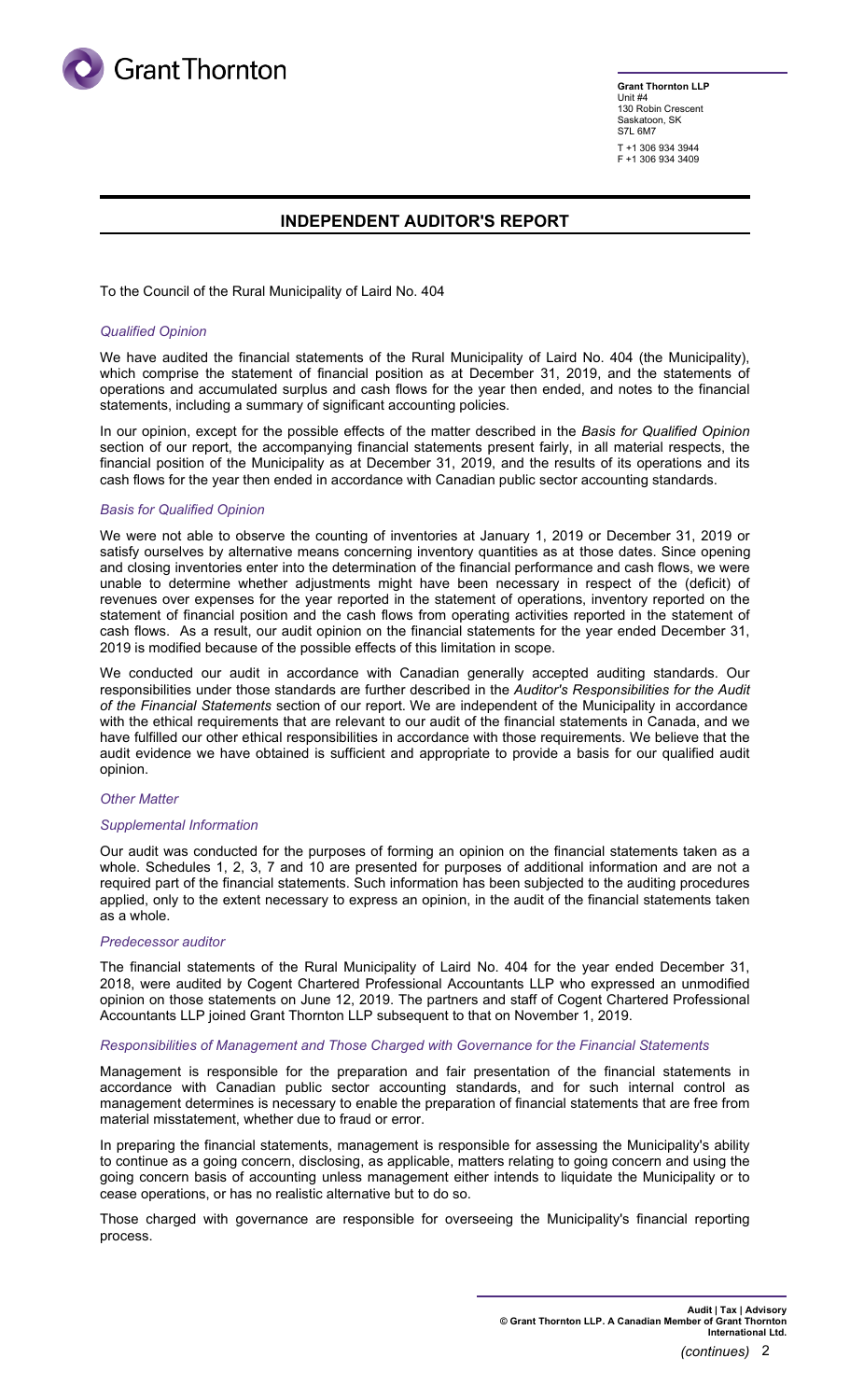Independent Auditor's Report to the Council of Rural Municipality of Laird No. 404 *(continued)*

#### *Auditor's Responsibilities for the Audit of the Financial Statements*

Our objectives are to obtain reasonable assurance about whether the financial statements as a whole are free from material misstatement, whether due to fraud or error, and to issue an auditor's report that includes our opinion. Reasonable assurance is a high level of assurance, but is not a guarantee that an audit conducted in accordance with Canadian generally accepted auditing standards will always detect a material misstatement when it exists. Misstatements can arise from fraud or error and are considered material if, individually or in the aggregate, they could reasonably be expected to influence the economic decisions of users taken on the basis of these financial statements. As part of an audit in accordance with Canadian generally accepted auditing standards, we exercise professional judgment and maintain professional skepticism throughout the audit. We also:

- Identify and assess the risks of material misstatement of the financial statements, whether due to fraud or error, design and perform audit procedures responsive to those risks, and obtain audit evidence that is sufficient and appropriate to provide a basis for our opinion. The risk of not detecting a material misstatement resulting from fraud is higher than for one resulting from error, as fraud may involve collusion, forgery, intentional omissions, misrepresentations, or the override of internal control.
- Obtain an understanding of internal control relevant to the audit in order to design audit procedures that are appropriate in the circumstances, but not for the purpose of expressing an opinion on the effectiveness of the Municipality's internal control.
- Evaluate the appropriateness of accounting policies used and the reasonableness of accounting estimates and related disclosures made by management.
- Conclude on the appropriateness of management's use of the going concern basis of accounting and, based on the audit evidence obtained, whether a material uncertainty exists related to events or conditions that may cast significant doubt on the Municipality's ability to continue as a going concern. If we conclude that a material uncertainty exists, we are required to draw attention in our auditor's report to the related disclosures in the financial statements or, if such disclosures are inadequate, to modify our opinion. Our conclusions are based on the audit evidence obtained up to the date of our auditor's report. However, future events or conditions may cause the Municipality to cease to continue as a going concern.
- Evaluate the overall presentation, structure and content of the financial statements, including the disclosures, and whether the financial statements represent the underlying transactions and events in a manner that achieves fair presentation.

We communicate with those charged with governance regarding, among other matters, the planned scope and timing of the audit and significant audit findings, including any significant deficiencies in internal control that we identify during our audit.

Saskatoon, SK<br>March 5, 2020

Grant Thouston LLP

**Chartered Professional Accountants** 

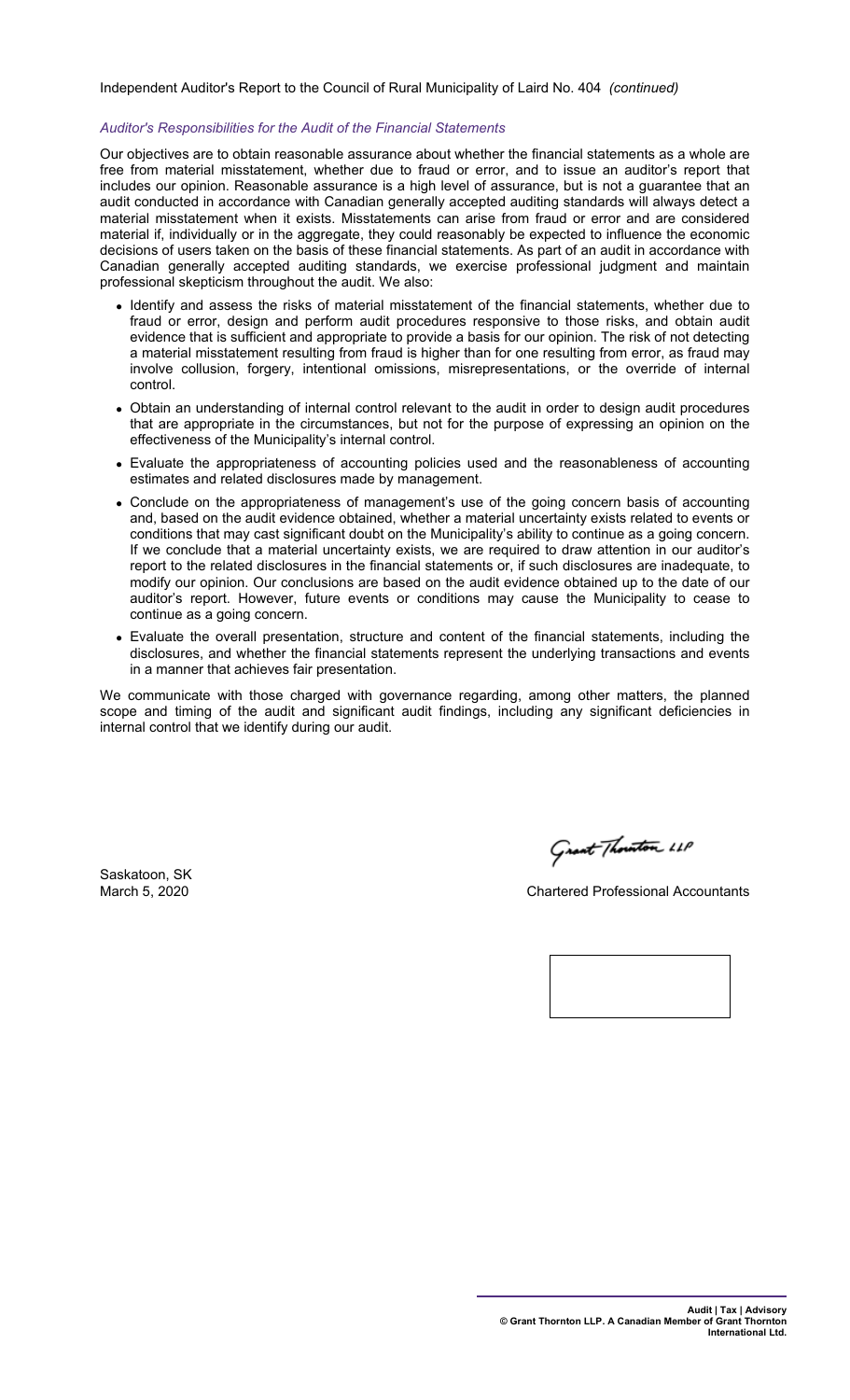# **Statement of Financial Position**

**As at December 31, 2019 Statement 1**

|                                                                                                                                                                                                                                                                                                                                     | 2019                                           | 2018                                                    |
|-------------------------------------------------------------------------------------------------------------------------------------------------------------------------------------------------------------------------------------------------------------------------------------------------------------------------------------|------------------------------------------------|---------------------------------------------------------|
|                                                                                                                                                                                                                                                                                                                                     |                                                |                                                         |
| <b>FINANCIAL ASSETS</b><br>Cash and Temporary Investments (Note 2)<br>Taxes Receivable (Note 3)<br>Other Accounts Receivable (Note 4)<br>Land for Resale (Note 5)<br>Long-Term Investments (Note 6)<br>Debt Charges Recoverable (Note 7)<br>Other                                                                                   | \$<br>2,220,272<br>185,605<br>78,017<br>43,232 | \$<br>2,170,748<br>131,074<br>46,512<br>3,157<br>43,232 |
| Total financial assets                                                                                                                                                                                                                                                                                                              | 2,527,126                                      | 2,394,723                                               |
| <b>LIABILITIES</b><br>Bank indebtedness (Note 8)<br><b>Accounts Payable</b><br><b>Accrued Liabilities Payable</b><br>Deposits<br>Deferred Revenue (Note 9)<br>Accrued Landfill Costs (Note 10)<br>Liability for Contaminated Sites (Note 11)<br><b>Other Liabilities</b><br>Long-Term Debt (Note 12)<br>Lease Obligations (Note 13) | 358,283<br>18,000<br>194,696                   | 25,064<br>27,000<br>25,000<br>273,391                   |
| <b>Total liabilities</b>                                                                                                                                                                                                                                                                                                            | 570,979                                        | 350,455                                                 |
| <b>NET FINANCIAL ASSETS</b>                                                                                                                                                                                                                                                                                                         | 1,956,147                                      | 2,044,268                                               |
| <b>NON-FINANCIAL ASSETS</b><br>Tangible Capital Assets (Schedule 6, 7)<br>Prepayments and Deferred Charges<br><b>Stock and Supplies</b><br>Other (Note 14)                                                                                                                                                                          | 2,873,492<br>764<br>96,511                     | 2,771,905<br>367<br>258,959                             |
| <b>Total Non-Financial Assets</b>                                                                                                                                                                                                                                                                                                   | 2,970,767                                      | 3,031,231                                               |
| <b>ACCUMULATED SURPLUS (Schedule 8)</b>                                                                                                                                                                                                                                                                                             | \$<br>4,926,912                                | \$<br>5,075,498                                         |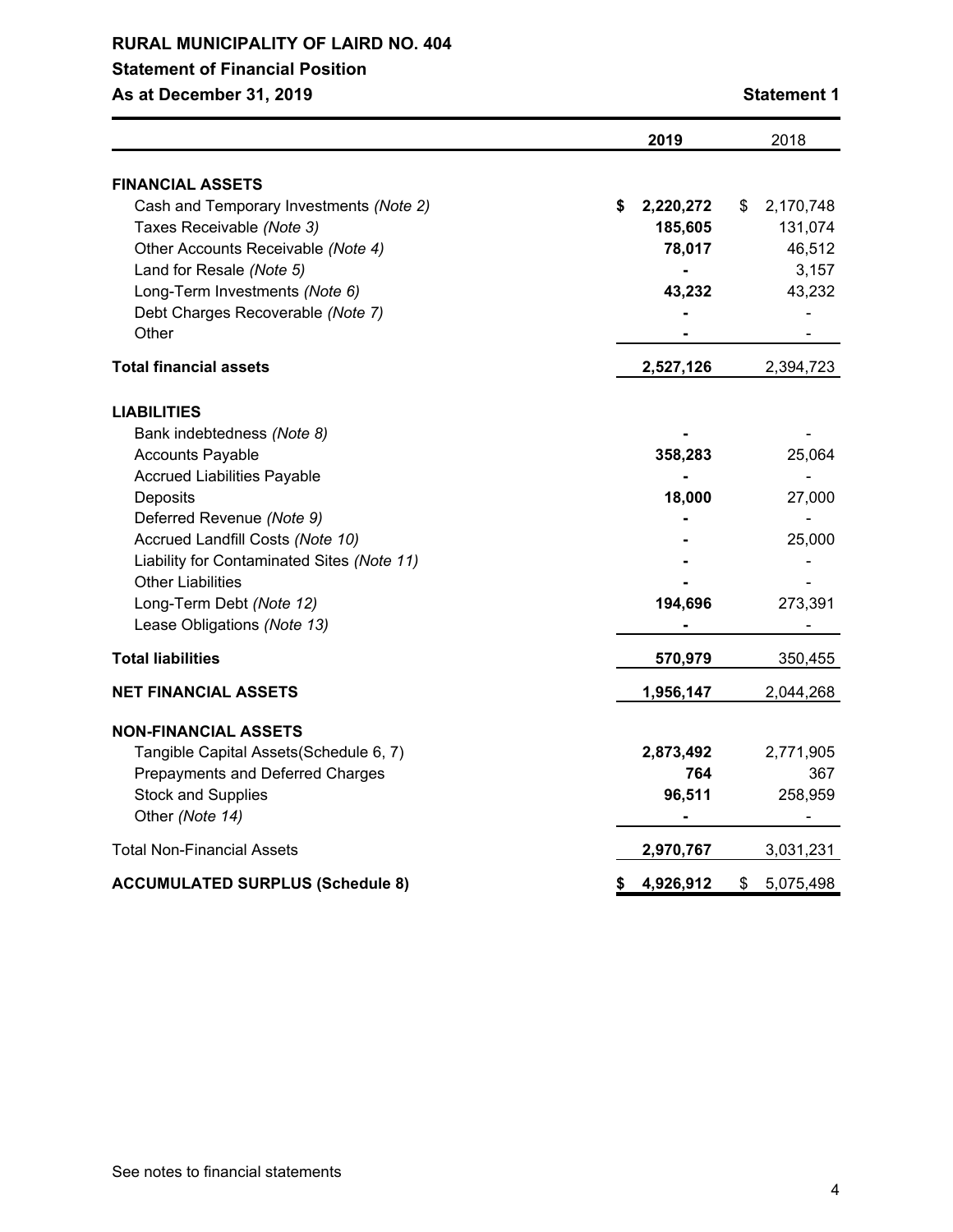# **Statement of Operations and Accumulated Surplus**

**As at December 31, 2019 Statement 2**

|                                                                                                                                                                                                                                                           | <b>Budget</b><br>2019                      | 2019                                       | 2018                                       |
|-----------------------------------------------------------------------------------------------------------------------------------------------------------------------------------------------------------------------------------------------------------|--------------------------------------------|--------------------------------------------|--------------------------------------------|
| REVENUES OTHER THAN PROVINCIAL/FEDERAL<br><b>CAPITAL GRANTS AND CONTRIBUTIONS</b>                                                                                                                                                                         |                                            |                                            |                                            |
| <b>Taxes and Other Unconditional Revenue</b><br>(Schedule 1)<br>Fees and Charges (Schedule 4, 5)<br>Conditional Grants (Schedule 4, 5)<br>Tangible Capital Assets Sales - Gain (Loss)                                                                     | \$<br>1,975,500<br>86,300                  | \$<br>1,986,055<br>57,184                  | \$<br>1,959,513<br>58,592                  |
| (Schedule 4, 5)<br>Land Sales - Gain (Loss) (Schedule 4, 5)<br>Investment Income and Commissions                                                                                                                                                          |                                            | 11,057                                     | (91, 103)                                  |
| (Schedule 4, 5)<br>Restructurings (Schedule 4, 5)<br>Other Revenues (Schedule 4, 5)                                                                                                                                                                       | 15,200<br>4,500                            | 19,715<br>19,284                           | 15,527<br>491                              |
| <b>Total Revenues other than Provincial/Federal</b><br><b>Capital Grants and Contributions</b>                                                                                                                                                            | 2,081,500                                  | 2,093,295                                  | 1,943,020                                  |
| <b>EXPENSES</b><br>General Government Services (Schedule 3)<br>Protective Services (Schedule 3)<br>Transportation Services (Schedule 3)<br><b>Environmental and Public Health Services</b><br>(Schedule 3)<br>Planning and Development Services (Schedule | 316,581<br>139,000<br>1,499,200<br>152,190 | 345,892<br>141,168<br>1,797,809<br>110,186 | 312,077<br>132,593<br>1,150,708<br>128,224 |
| 3)<br>Recreation and Cultural Services (Schedule 3)<br>Utility Services (Schedule 3)<br>Restructurings (Schedule 3)                                                                                                                                       | 16,000<br>47,400<br>11,695                 | 9,809<br>38,706<br>8,913                   | 19,778<br>27,388<br>9,828                  |
| <b>Total Expenses</b>                                                                                                                                                                                                                                     | 2,182,066                                  | 2,452,483                                  | 1,780,596                                  |
| <b>Surplus (Deficit) of Revenues over Expenses</b><br>before Provinical/Federal Capital Grants and<br><b>Contributions</b>                                                                                                                                | (100, 566)                                 | (359, 188)                                 | 162,424                                    |
| Provincial/Federal Capital Grants and<br>Contributions (Schedule 4, 5)                                                                                                                                                                                    | 127,000                                    | 210,602                                    | 108,012                                    |
| <b>Surplus (Deficit) of Revenues over Expenses</b>                                                                                                                                                                                                        | 26,434                                     | (148, 586)                                 | 270,436                                    |
| Accumulated Surplus (Deficit), Beginning of Year                                                                                                                                                                                                          | 5,075,498                                  | 5,075,498                                  | 4,805,062                                  |
| <b>ACCUMULATED SURPLUS - END OF YEAR</b>                                                                                                                                                                                                                  | \$<br>5,101,932                            | \$<br>4,926,912                            | \$<br>5,075,498                            |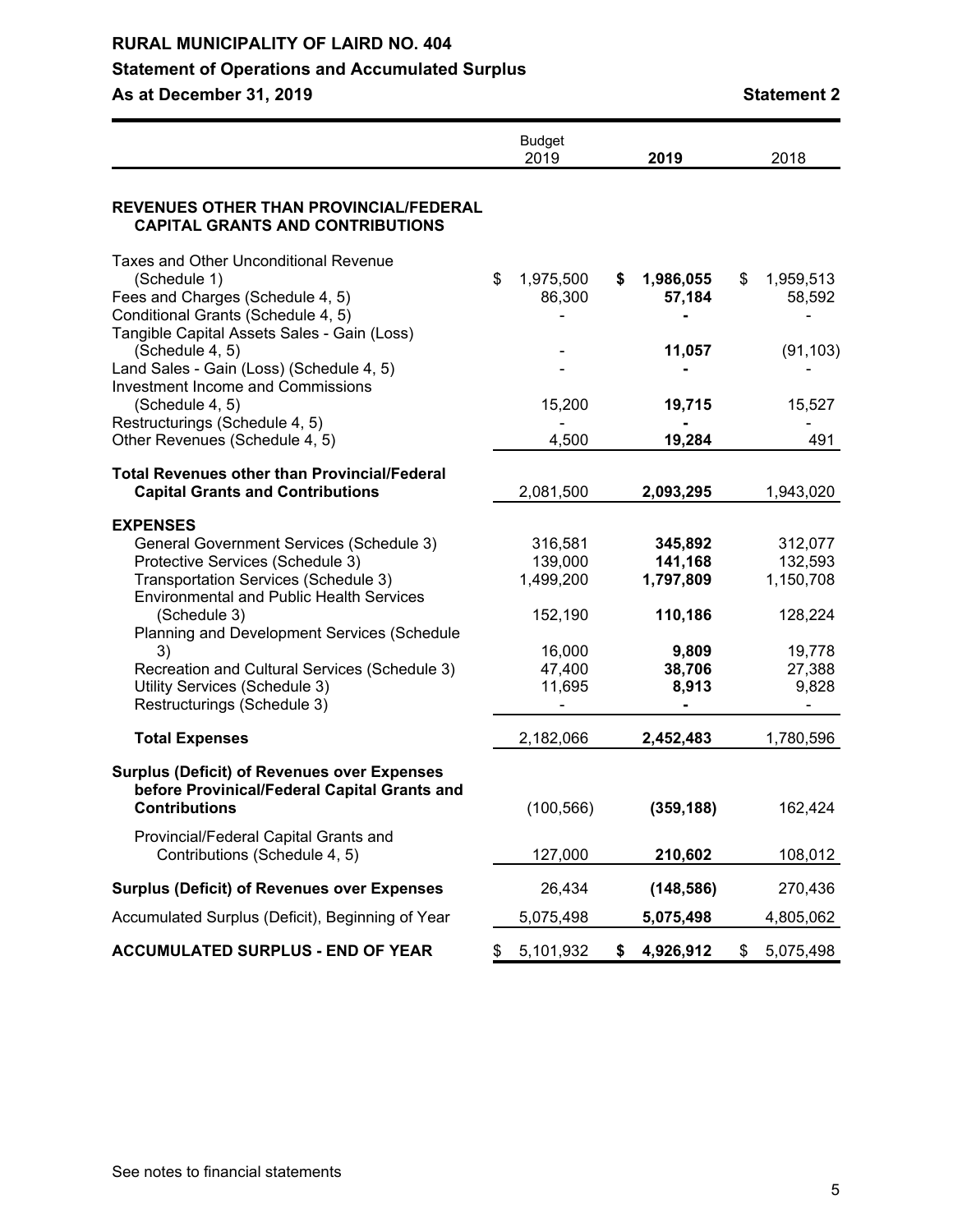# **Statement of Change in Net Financial Assets**

# **As at December 31, 2019 Statement 3**

|                                                                                                                                                                                           | <b>Budget</b><br>2019 | 2019                                 | 2018                                 |
|-------------------------------------------------------------------------------------------------------------------------------------------------------------------------------------------|-----------------------|--------------------------------------|--------------------------------------|
| <b>Surplus (Deficit)</b>                                                                                                                                                                  | \$<br>26,434          | \$<br>(148, 586)                     | \$<br>270,436                        |
| (Acquisition) of tangible capital assets<br>Amortization of tangible capital assets<br>Proceeds on disposal of tangible capital assets<br>Loss (gain) on the disposal of tangible capital | (273, 200)<br>245,066 | (346, 847)<br>244,785<br>11,532      | (539, 854)<br>245,066<br>150,000     |
| assets<br>Transfer of assets/liabilities in restructuring<br>transactions                                                                                                                 |                       | (11, 057)                            | 91,103                               |
| Surplus (Deficit) of capital expenses over<br>expenditures                                                                                                                                | (28, 134)             | (101, 587)                           | (53,685)                             |
| (Acquisition) of supplies inventories<br>(Acquisition) of prepaid expense<br>Consumption of supplies inventory<br>Use of prepaid expense                                                  |                       | (96, 511)<br>(764)<br>258,959<br>368 | (258, 959)<br>(368)<br>304,561<br>43 |
| Surplus (Deficit) of expenses of other<br>non-financial over expenditures                                                                                                                 |                       | 162,052                              | 45,277                               |
| <b>Increase/Decrease in Net Financial Assets</b>                                                                                                                                          | (1,700)               | (88, 121)                            | 262,028                              |
| Net Financial Assets (Debt) - Beginning of Year                                                                                                                                           | 2,044,268             | 2,044,268                            | 1,782,240                            |
| Net Financial Assets (Debt) - End of Year                                                                                                                                                 | \$<br>2,042,568       | \$<br>1,956,147                      | \$2,044,268                          |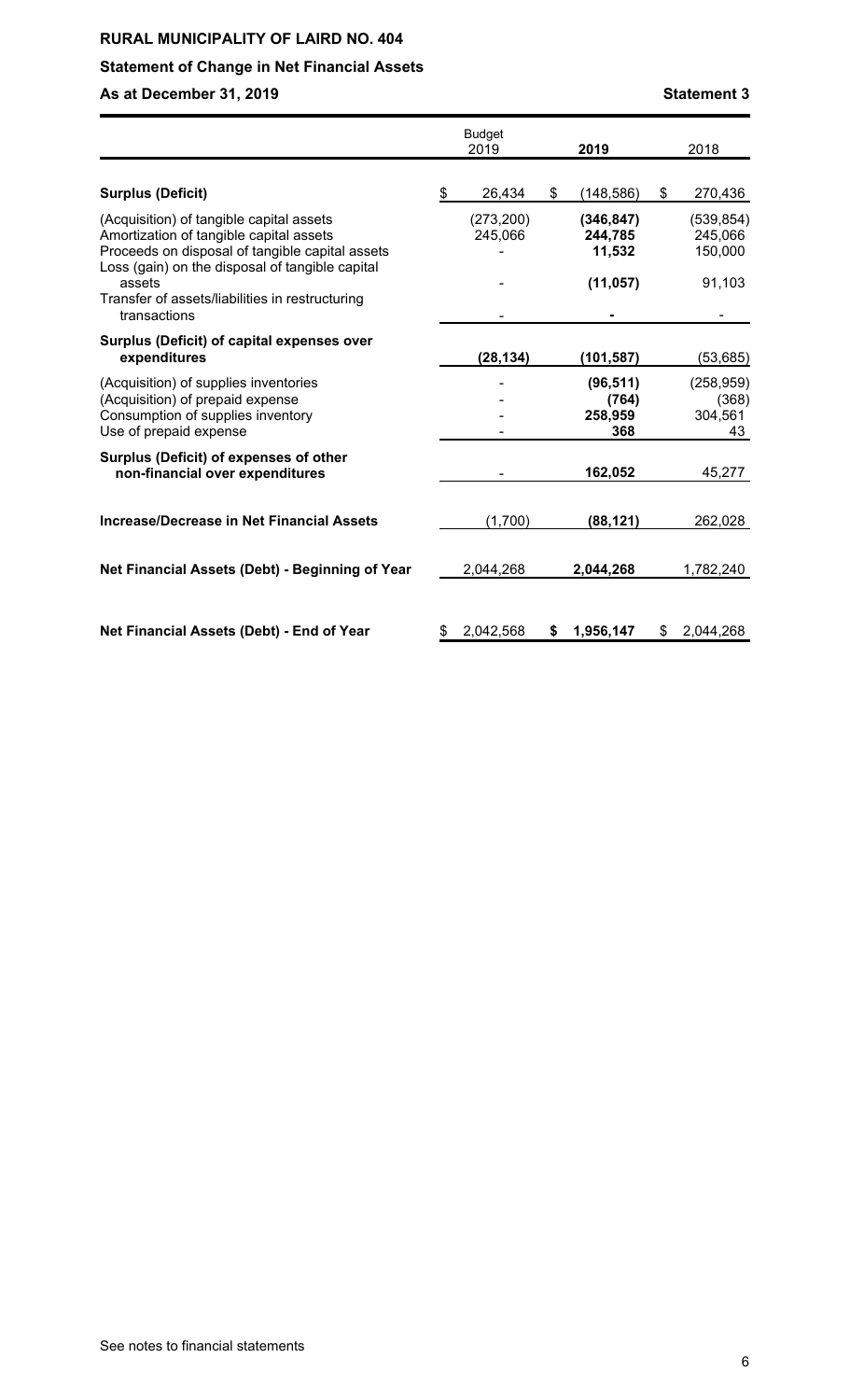# **RURAL MUNICIPALITY OF LAIRD NO. 404 Statement of Cash Flows As at December 31, 2019 Statement 4**

| ash provided by (ased for) the following                                                                                                     | 2019                            | 2018                          |
|----------------------------------------------------------------------------------------------------------------------------------------------|---------------------------------|-------------------------------|
| <b>Operating:</b><br>Surplus (Deficit)                                                                                                       | \$<br>(148, 586)                | \$<br>270,436                 |
| Amortization<br>Loss (gain) on disposal of tangible capital assets                                                                           | 244,785<br>(11, 057)            | 245,066<br>91,103             |
|                                                                                                                                              | 85,142                          | 606,605                       |
| Change in assets/liabilities<br>Taxes receivable - Municipal<br><b>Other Receivables</b><br>Land for Resale<br><b>Other Financial Assets</b> | (54, 531)<br>(31, 505)<br>3,157 | (7, 546)<br>6,136<br>(3, 157) |
| <b>Accrued Liabilities Payable</b><br><b>Accounts Payable</b><br>Deposits<br><b>Deferred Revenue</b>                                         | 333,219<br>(9,000)              | (13, 177)<br>6,000            |
| <b>Accrued Landfill Costs</b><br>Goods and services tax payable<br>Deposits<br><b>Stock and Supplies</b>                                     | (25,000)<br>162,448             | 45,602                        |
| Prepayments and Deferred Charges<br>Other                                                                                                    | (397)<br>378,391                | (324)<br>33,534               |
| Cash provided by operating transactions                                                                                                      | 463,533                         | 640,139                       |
| Capital:<br>Acquisition of capital assets<br>Proceeds from the disposal of capital assets<br>Other capital                                   | (346, 847)<br>11,532            | (539, 854)<br>150,000         |
| Cash applied to capital transactions                                                                                                         | (335, 315)                      | (389, 854)                    |
| Investing:                                                                                                                                   |                                 |                               |
| Long-Term Investments<br>Other                                                                                                               |                                 | (2,680)                       |
| Cash provided by (applied to) investing transactions                                                                                         |                                 | (2,680)                       |
| Financing:<br>Debt charges recovered<br>Long-term debt issued<br>Long-term debt repaid<br>Other financing                                    | (78, 694)                       | (76,401)                      |
| Cash provided by (applied to) financing transactions                                                                                         | (78, 694)                       | (76,401)                      |
| Change in Cash and Temporary Investments during the year                                                                                     | 49,524                          | 171,204                       |

*(continues)*

# **Cash provided by (used for) the following activities**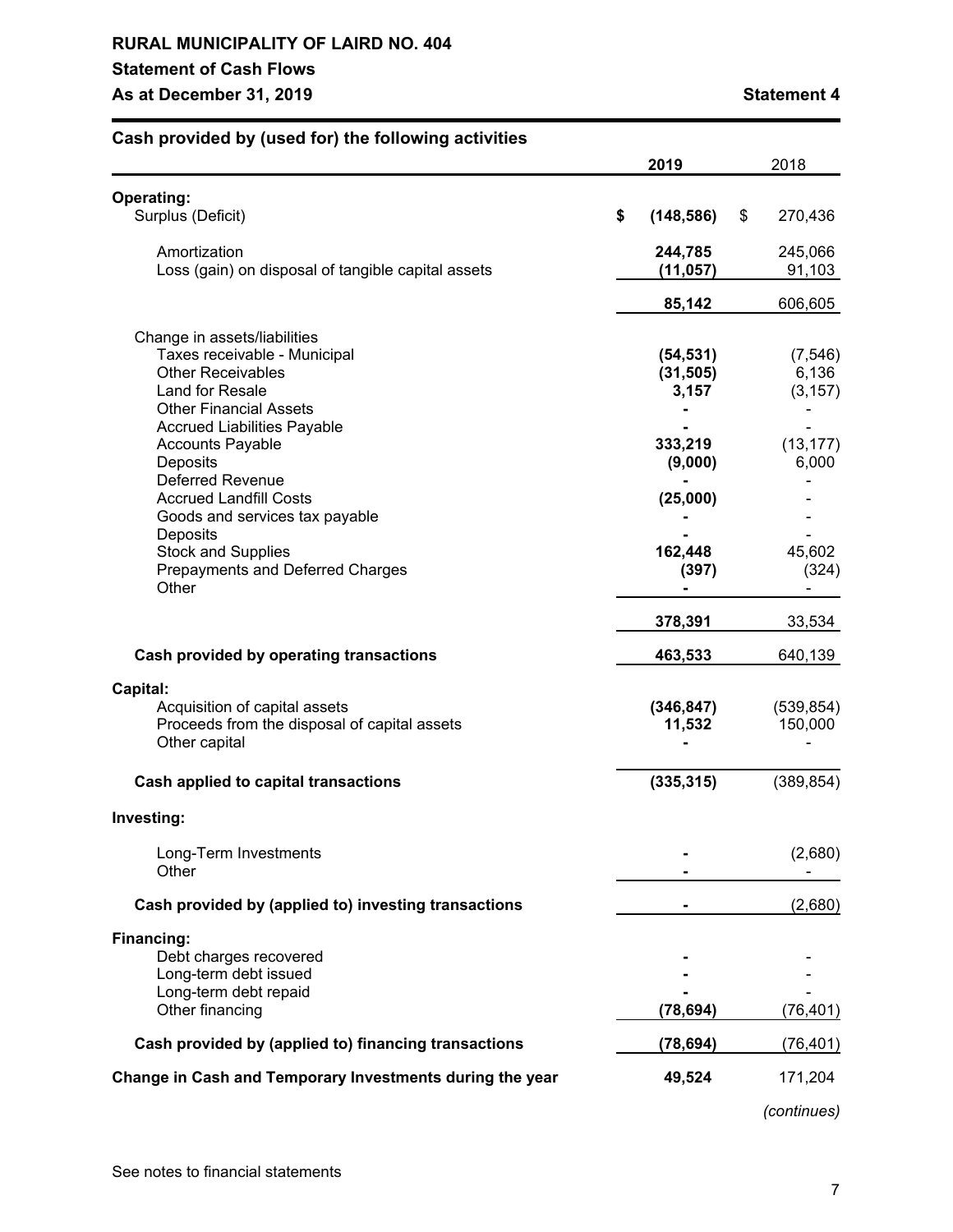# **Statement of Cash Flows** *(continued)*

**As at December 31, 2019**

|                                                       | 2019      | 2018        |
|-------------------------------------------------------|-----------|-------------|
|                                                       |           |             |
| Cash and Temporary Investments - Beginning of Year    | 2,170,748 | 1,999,544   |
| Cash and Temporary Investments - End of Year (Note 2) | 2,220,272 | \$2,170,748 |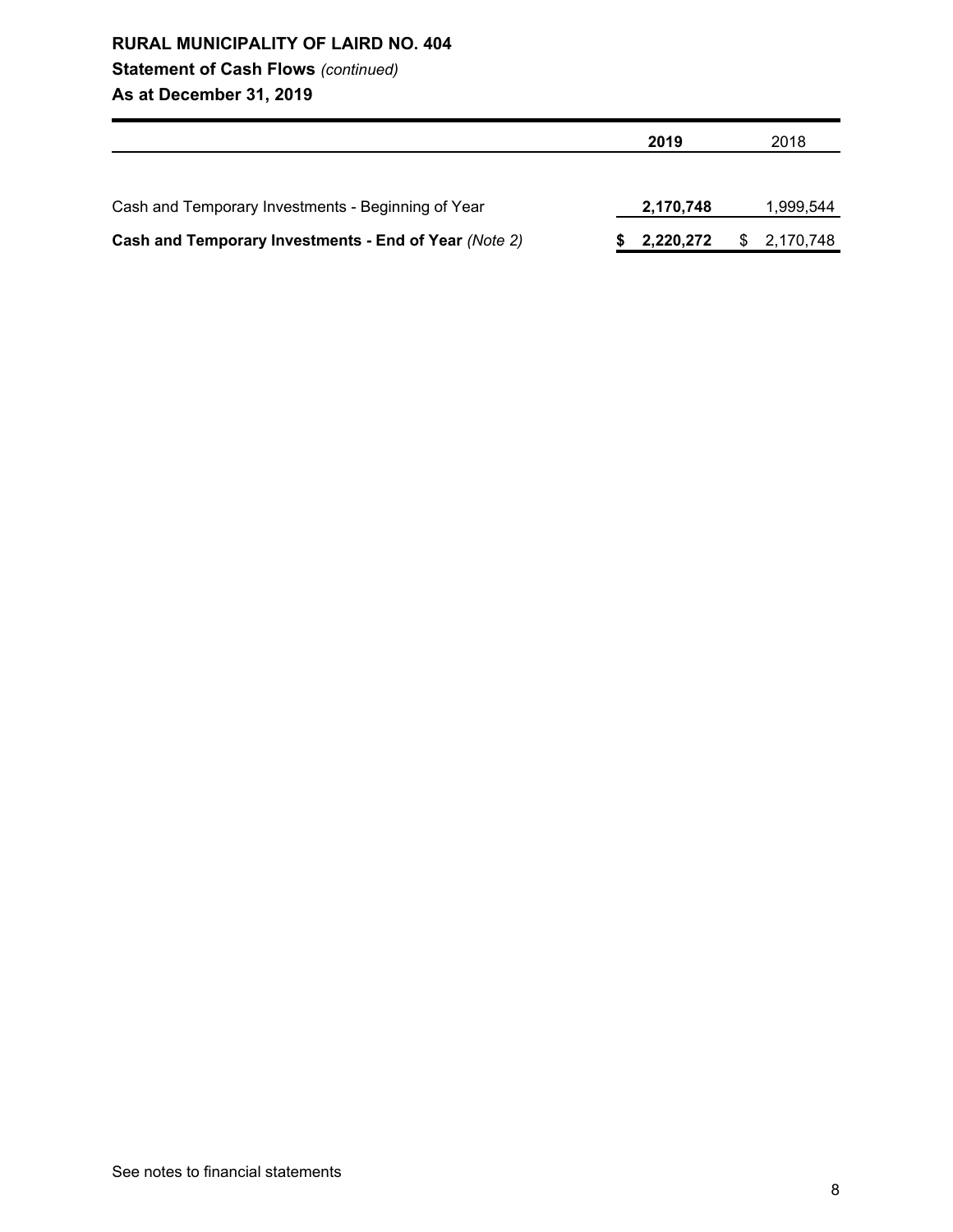**Notes to Financial Statements**

**As at December 31, 2019**

#### 1. **Significant accounting policies**

The financial statements of the municipality have been prepared by management in accordance with Canadian public sector accounting standards (PSAS) as recommended by the Chartered Professional Accountants of Canada (CPA Canada). Significant aspects of the accounting policies adopted by the municipality are as follows:

**Basis of accounting:** The financial statements are prepared using the accrual basis of accounting. The accrual basis of accounting requires revenues to be recognized as they become available and measurable and expenses are recognized as they are incurred and measurable as a result of the receipt of goods and services and the creation of a legal obligation to pay.

#### (a) **Reporting Entity:**

The financial statements consolidate the assets, liabilities and flow of resources of the municipality. The entity is comprised of all of the organizations that are owned or controlled by the municipality and are, therefore, accountable to the Council for the administration of their financial affairs and resources. There are no external entities consolidated into this municipality.

#### (b) **Collection of funds for other authorities:**

Collection of funds by the municipality for school boards, municipal hail and conservation and development authorities are collected and remitted in accordance with relevant legislation.

#### (c) **Government Transfers:**

Government transfers are the transfer of assets from senior levels of government that are not the result of an exchange transaction, are not expected to be repaid in the future, or the result of a direct financial return. Government transfers are recognized as revenue in the period that the events giving rise to the transfer occur, providing:

- a) the transfers are authorized
- b) any eligibility criteria and stipulations have been met; and
- c) reasonable estimates of the amounts can be made.

Unearned government transfer amounts received will be recorded as deferred revenue until eligibility criteria or stipulations are met.

Earned government transfer amounts not received will be recorded as an amount receivable.

Government transfers to individuals and other entities are recognized as an expense when the transfers are authorized and all eligibility criteria have been met.

#### (d) **Deferred Revenue - Fees and Charges:**

Certain user charges and fees are collected for which the related services have yet to be performed. Revenue is recognized in the period when the related expenses are incurred or services performed. Resources restricted by agreement with an external party are recognized as revenue in the municipality's financial statements in the period in which the resources are used for the purpose or purposes specified. An externally restricted inflow received before this criterion has been met is recorded as a liability until the resources are used for the purpose or purposes specified.

#### (e) **Local Improvement Charges:**

Local improvement projects financed by frontage taxes recognize any prepayment charges as revenue in the period assessed.

#### (f) **Net Financial Assets:**

Net Financial Assets at the end of an accounting period are the net amount of financial assets less liabilities outstanding. Financial assets represent items such as cash and those other assets on hand which could provide resources to discharge existing liabilities or finance future operations. These include realizable assets which are convertible to cash and not intended for consumption in the normal course of operations.

#### (g) **Non-financial assets:**

Tangible capital and other non-financial assets are accounted for as assets by the government because they can be used to provide government services in future periods. These assets do not normally provide resources to discharge the liabilities of the government unless they are sold.

# (h) **Appropriated Reserves:**

Reserves are established at the discretion of Council to designate surplus for future operating and capital transactions. Amounts so designated are described on Schedule 8.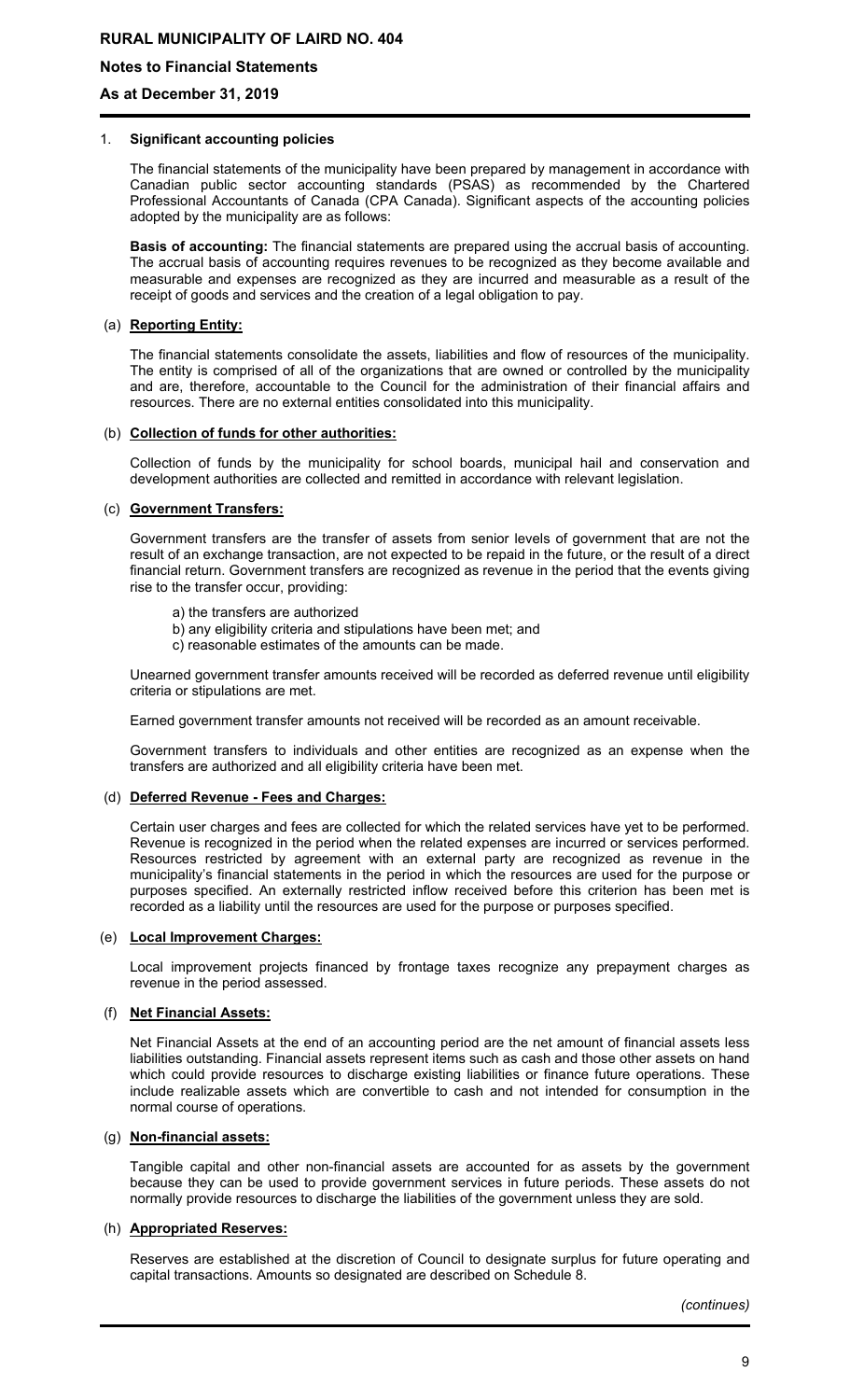**Notes to Financial Statements**

**As at December 31, 2019**

#### 1. **Significant accounting policies** *(continued)*

## (i) **Property Tax Revenue:**

Property tax revenue is based on assessments determined in accordance with Saskatchewan Legislation and the formulas, principles, and rules in the Saskatchewan Assessment Manual. Tax mill rates are established annually by council following the guidance of the Government of Saskatchewan. Tax revenues are recognized when the tax has been authorized by bylaw and the taxable event has occurred, provided the revenues are expected to be collected. Requisitions operate as a flow through and are excluded from municipal revenue.

#### (j) **Investments:**

Portfolio investments are valued at the lower of cost, less any provisions for other than temporary impairment. Investments with terms of 91 days to one year have been classified as other short-term investments and investments with terms longer than one year have been classified as other longterm investments concurrent with the nature of the investment.

The long term investments in the Saskatchewan Association of Rural Municipalities - Self insurance fund are accounted for on the equity basis. The balance represents the balances receivable should the municipality decide to leave the self-insurance program and includes upfront contributions to the plan, additional premium payments, allocations of investment income on the funds on deposit, selfinsurance claims paid and other claims administration costs. The municipality has the ability to withdraw from the plan with notice. Beyond the return of the municipality's fund balance, it has no further claim to the residual net assets of SARM.

## (k) **Inventories:**

Inventories of materials and supplies expected to be used by the municipality are valued at the lower of cost or replacement cost. Inventories of land, materials and supplies held for resale are valued at the lower of cost or net realizable value. Cost is determined by the average cost method. Net realizable value is the estimated selling price in the ordinary course of business.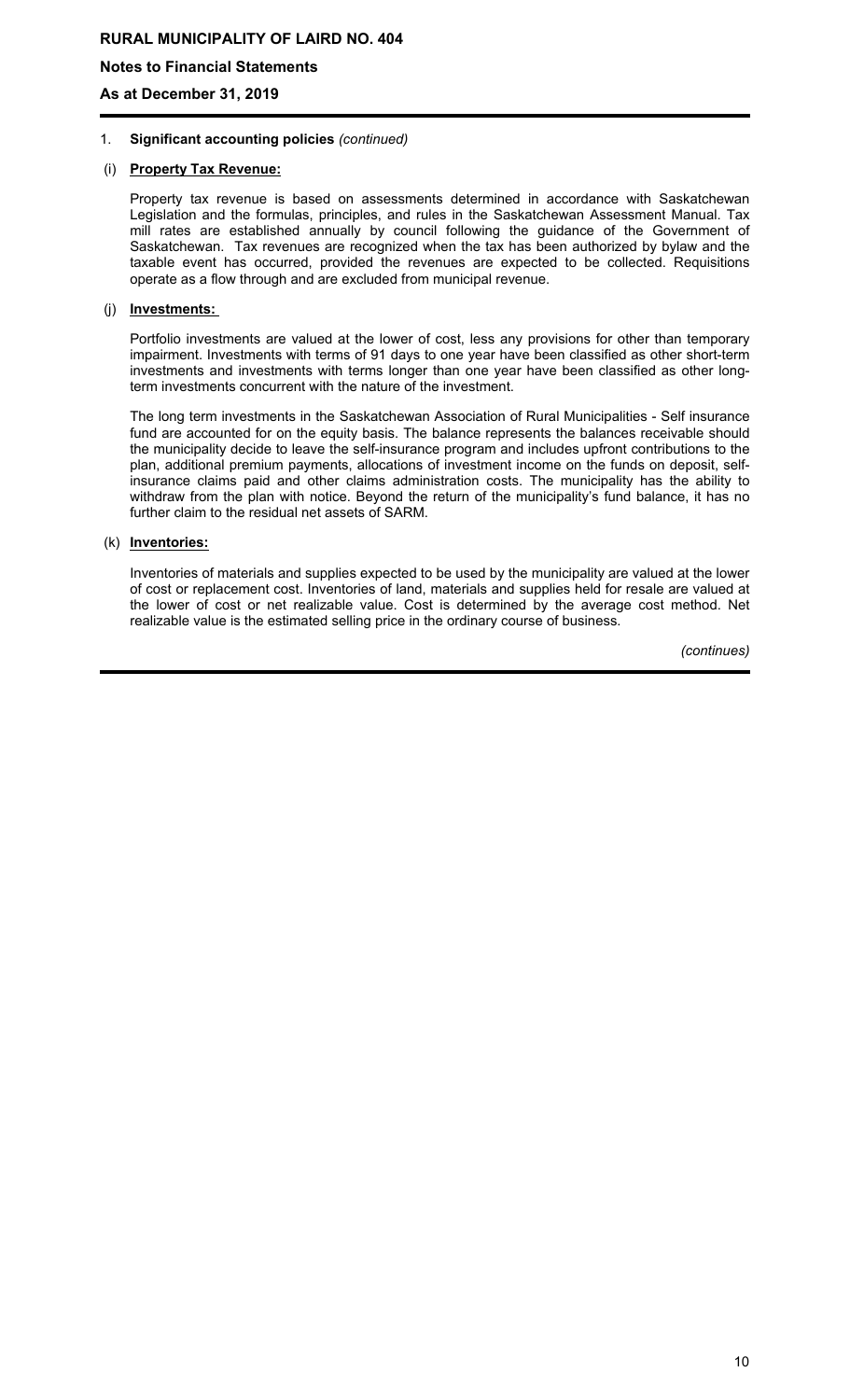**Notes to Financial Statements**

**As at December 31, 2019**

#### 1. **Significant accounting policies** *(continued)*

## (l) **Tangible Capital Assets:**

All tangible capital asset acquisitions or betterments made throughout the year are recorded at their acquisition cost. Initial costs for tangible capital assets that were acquired and developed prior to 2009 were obtained via historical cost information or using current fair market values discounted by a relevant inflation factor back to the point of acquisition. Donated tangible capital assets received are recorded at their fair market value at the date of contribution. The cost of these tangible capital assets less any residual value are amortized over the asset's useful life using the straight-line method of amortization. Tangible capital assets that are recognized at a nominal value are disclosed on Schedule 6. The municipality's tangible capital asset useful lives are estimated as follows:

#### **Asset Useful Life**

#### *General Assets*

| Indefinite<br>5 to 20 Years |
|-----------------------------|
|                             |
| 10 to 50 Years              |
|                             |
| 5 to 10 Years               |
| 5 to 10 Years               |
|                             |

*Infrastructure Assets*

| Infrastructure Assets                     | 30 to 75 Years |
|-------------------------------------------|----------------|
| <b>Water &amp; Sewer</b>                  | 30 to 75 Years |
| <b>Road Network Assets</b> 30 to 75 Years |                |

**Government contributions**: Government contributions for the acquisition of capital assets are reported as capital revenue and do not reduce the cost of the related asset.

**Works of Art and Other Unrecognized Assets:** Assets that have a historical or cultural significance, which include works of art, monuments and other cultural artifacts are not recognized as tangible capital assets because a reasonable estimate of future benefits associated with this property cannot be made.

**Capitalization of Interest:** The municipality does not capitalize interest incurred while a tangible capital asset is under construction.

**Leases:** All leases are recorded on the financial statements as either a capital or operating lease. Any lease that transfers substantially all of the benefits and risk associated with the leased asset is classified as a capital lease and recorded as a tangible capital asset. At the inception of a capital lease, an asset and a payment obligation are recorded at an amount equal to the lesser of the present value of the minimum lease payments and the asset's fair market value. Assets under capital lease are amortized on a straight line basis, over their estimated useful lives [lease term]. Any other lease not meeting the before mentioned criteria is classified as an operating lease and rental payments are expensed as incurred.

#### (m) **Landfill liability:**

The municipality does not maintain a waste disposal site.

#### (n) **Trust Funds:**

Funds held in trust for others, under a trust agreement or statute, are not included in the financial statements as they are not controlled by the municipality. Trust fund activities administered by the municipality are disclosed in Note 18.

#### (o) **Employee benefit plans:**

Contributions to the municipality's multi-employer defined benefit plans are expensed when contributions are made. Under the defined benefit plan, the municipality's obligations are limited to their contributions.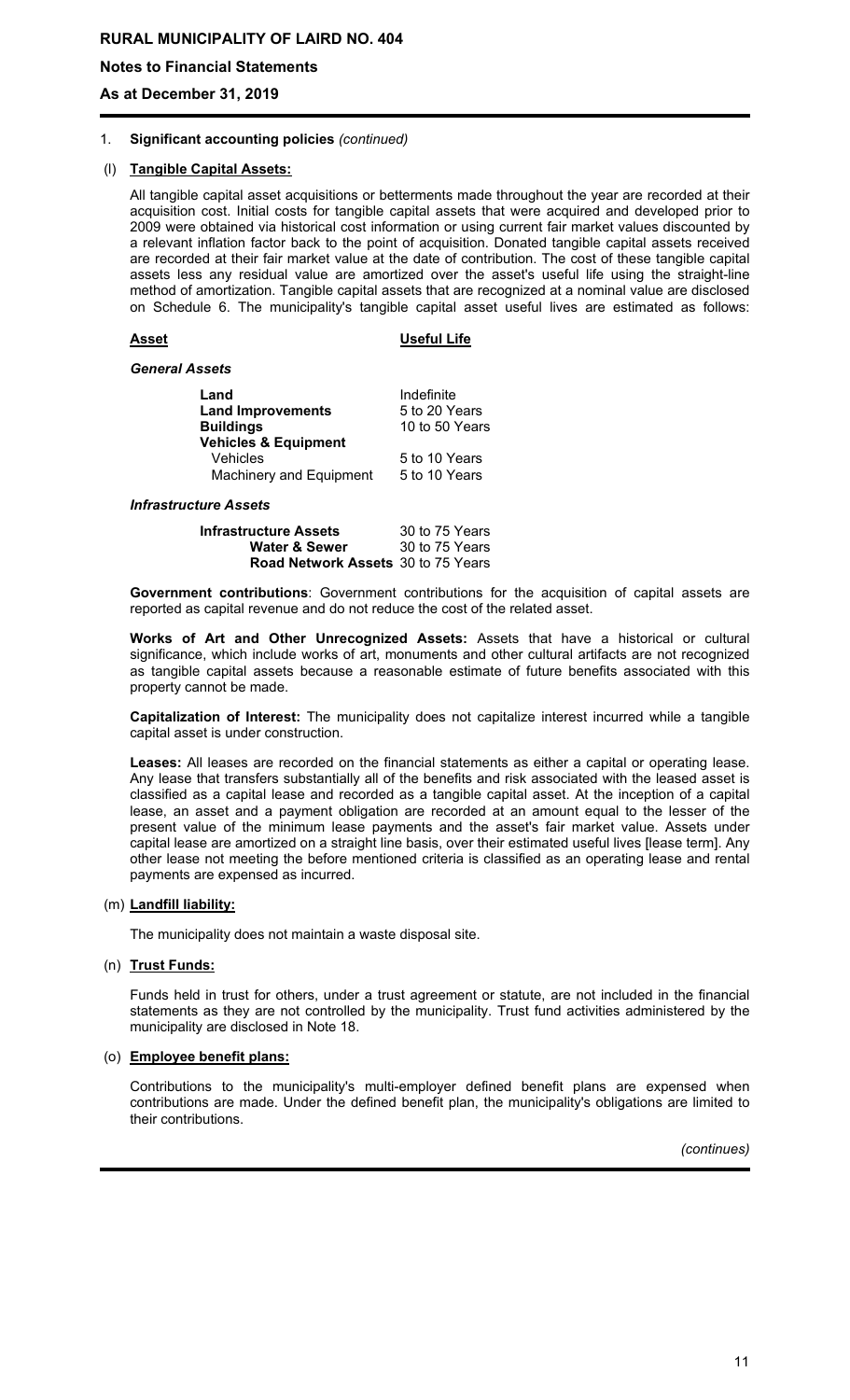**Notes to Financial Statements**

**As at December 31, 2019**

#### 1. **Significant accounting policies** *(continued)*

#### (p) **Liability for Contaminated Sites:**

Contaminated sites are a result of contamination being introduced into air, soil, water or sediment of a chemical, organic or radioactive material or live organism that exceeds an environmental standard. The liability is recorded net of any expected recoveries. A liability for remediation of contaminated sites is recognized when all the following criteria are met:

- a) an environmental standard exists;
- b) contamination exceeds the environmental standard;
- c) The municipality:
	- i. is directly responsible; or
	- ii. accepts responsibility;
- d) it is expected that future economic benefits will be given up; and
- e) a reasonable estimate of the amount can be made.

Any revisions to an amount previously recognized are accounted for in the period in which the revisions are made.

#### (q) **Measurement Uncertainty:**

The preparation of financial statements in conformity with Canadian public sector accounting standards requires management to make estimates and assumptions that affect the reported amount of assets and liabilities and disclosure of contingent assets and liabilities at the date of the financial statements, and the reported amounts of revenue and expenditures during the period. Accounts receivable are stated after evaluation as to their collectability and an appropriate allowance for doubtful accounts is provided where considered necessary.

The measurement of materials and supplies are based on estimates of volume and quality. The 'Opening Asset costs' of tangible capital assets have been estimated where actual costs were not available. Amortization is based on the estimated useful lives of tangible capital assets.

These estimates and assumptions are reviewed periodically and, as adjustments become necessary they are reported in earnings in the periods in which they become known.

#### (r) **Basis of segmentation/Segment report:**

The municipality follows the Public Sector Accounting Board's recommendations requiring financial information to be provided on a segmented basis. Municipal services have been segmented by grouping activities that have similar service objectives (by function). Revenues that are directly related to the costs of the function have been attributed to each segment. Interest is allocated to functions based on the purpose of specific borrowings.

The segments (functions) are as follows:

**General Government:** Provides for the administration of the municipality.

**Protective Services:** Comprised of expenses for Police and Fire protection.

**Transportation Services:** Responsible for the delivery of public works services related to the development and maintenance of roadway systems and street lighting.

**Environmental and Public Health:** The environmental segment provides waste disposal and other environmental services. The public health segment provides for expenses related to public health services in the municipality.

**Planning and Development:** Provides for neighbourhood development and sustainability.

**Recreation and Culture:** Provides for community services through the provision of recreation and leisure services.

**Utility Services:** Provides for delivery of water, collecting and treating of wastewater and providing collection and disposal of solid waste.

#### (s) **Budget Information:**

Budget information is presented on a basis consistent with that used for actual results. The budget was approved by Council on June 12, 2019.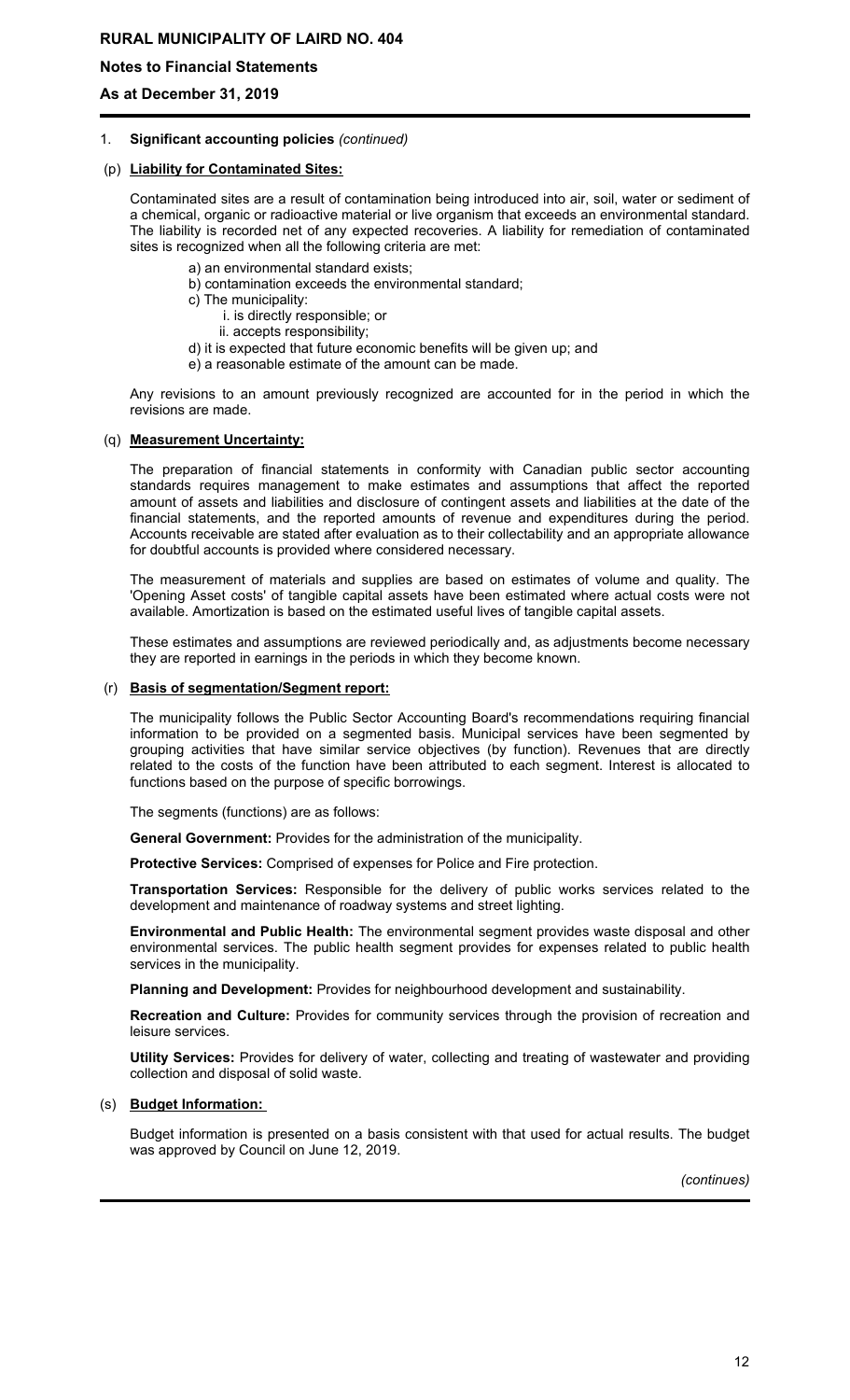**Notes to Financial Statements**

**As at December 31, 2019**

#### 1. **Significant accounting policies** *(continued)*

#### (t) **New Accounting Standards:**

Effective January 1, 2019, the municipality adopted the following standard to comply with Canadian public sector accounting standards (PSAS). This standard applies to all public sector entities for years beginning on or after April 1, 2018. Adoption of this standard requires all public sector entities to assess information using definitions, criteria and exceptions provided in the standards and apply professional judgement to comply with the disclosure requirements of each standard.

**PS 3430 Restructuring Transactions** provides guidance on how to account for and report restructuring transactions by transferors and recipients of assets and/or liabilities. The new standard has been adopted on a prospective basis.

#### **Future Accounting Standards, Effective on or after April 1, 2021:**

**PS 1201 Financial Statement Presentation**, replaces PS 1200 with revised general reporting principles and standards of presentation and disclosure in government financial statements. Effective in the period PS 3450 and PS 2601 are adopted.

**PS 2601 Foreign Currency Translation**, replaces PS 2600 with revised guidance on the recognition, presentation and disclosure of transactions that are denominated in a foreign currency.

**PS 3041 Portfolio Investments**, replaces PS 3040 with revised guidance on accounting for, and presentation and disclosure of, portfolio investments. Effective in the period PS 3450, PS 2601 and PS 1201 are adopted.

**PS 3450 Financial Instruments**, a new standard establishing guidance on the recognition, measurement, presentation and disclosure of financial instruments, including derivatives.

**PS 3280 Asset Retirement Obligations**, a new standard establishing guidance on the recognition, measurement, presentation and disclosure of a liability for retirement of a tangible capital asset. As this standard includes solid waste landfill sites active and post-closing obligations upon adoption of this new standard, existing Solid Waste Landfill Closure and Post-Closure Liability section PS 3270 will be withdrawn.

#### **Effective On or After April 1, 2022:**

**PS 3400, Revenue**, a new standard establishing guidance on the recognition, measurement, presentation and disclosure of revenue.

The extent of the impact on adoption of these future standards is not known at this time.

#### 2. **Cash and Temporary Investments**

|                                                         | 2019                   |           |     | 2018                 |  |  |
|---------------------------------------------------------|------------------------|-----------|-----|----------------------|--|--|
| Cash<br>Temporary Investments<br><b>Restricted Cash</b> | 1,220,272<br>1,000,000 |           | \$. | 770,011<br>1,400,737 |  |  |
| <b>Total Cash and Temporary Investments</b>             |                        | 2,220,272 |     | \$2,170,748          |  |  |

Cash and temporary investments include balances with banks, term deposits, marketable securities and short-term investments with maturities of three months or less. Cash subject to restrictions that prevent its use for other then specific current purposes is included in restricted cash.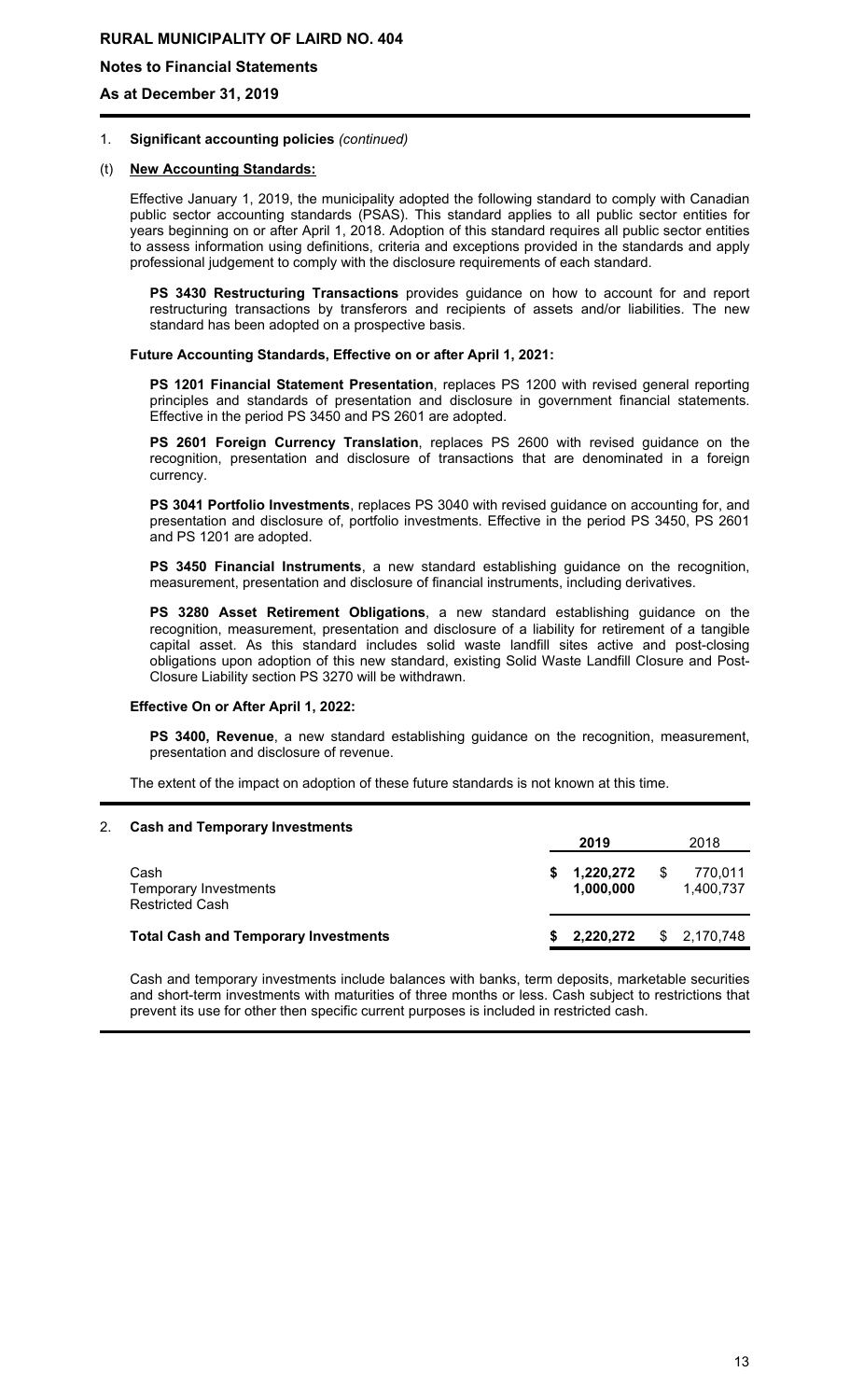# **Notes to Financial Statements**

**As at December 31, 2019**

| 3. | <b>Taxes Receivable - Municipal</b>                                                                                             |    | 2019                | 2018 |                     |  |
|----|---------------------------------------------------------------------------------------------------------------------------------|----|---------------------|------|---------------------|--|
|    |                                                                                                                                 |    |                     |      |                     |  |
|    | Municipal<br>- current<br>- arrears                                                                                             | \$ | 128,159<br>60,688   | \$   | 99,324<br>34,040    |  |
|    | Less - allowance for uncollectibles                                                                                             |    | 188,847<br>(2, 290) |      | 133,363<br>(2, 290) |  |
|    | Total municipal taxes receivable                                                                                                |    | 186,557             |      | 131,074             |  |
|    | School<br>- current<br>- arrears                                                                                                |    | 49,016<br>14,280    |      | 36,154<br>7,729     |  |
|    | Total school taxes receivable                                                                                                   |    | 63,296              |      | 43,883              |  |
|    | Other (Hail and C&D)<br>Total taxes and grants in lieu receivable<br>Deduct taxes receivable to be collected on behalf of other |    | 4,769<br>254,622    |      | 884<br>175,841      |  |
|    | organizations                                                                                                                   |    | (69, 017)           |      | (44, 767)           |  |
|    | <b>Total Taxes Receivable - Municipal</b>                                                                                       |    | 185,605             | \$   | 131,074             |  |
| 4. | <b>Other Accounts Receivable</b>                                                                                                |    |                     |      |                     |  |
|    | <b>Federal Government</b><br><b>Provincial Government</b>                                                                       |    | 2019                |      | 2018                |  |
|    |                                                                                                                                 | \$ | 67,343              | \$   | 24,817              |  |
|    | <b>Local Government</b>                                                                                                         |    | 3,746               |      | 7,843               |  |
|    | Utility<br>Trade<br>Other                                                                                                       |    | 6,928               |      | 13,852              |  |
|    | <b>Total Other Accounts Receivable</b>                                                                                          |    | 78,017              |      | 46,512              |  |
|    | Less: allowance for uncollectibles                                                                                              |    |                     |      |                     |  |
|    | <b>Net Other Accounts Receivable</b>                                                                                            |    | 78,017              | \$   | 46,512              |  |
| 5. | <b>Land for Resale</b>                                                                                                          |    |                     |      |                     |  |
|    |                                                                                                                                 |    | 2019                |      | 2018                |  |
|    | Tax Title Property<br>Allowance for market value adjustment                                                                     | S  |                     | \$   | 3,157               |  |
|    | Net Tax Title Property                                                                                                          |    |                     |      | 3,157               |  |
|    | Land for Resale<br>Allowance for market value adjustment<br>Net Other Land                                                      |    |                     |      |                     |  |
|    |                                                                                                                                 |    |                     |      |                     |  |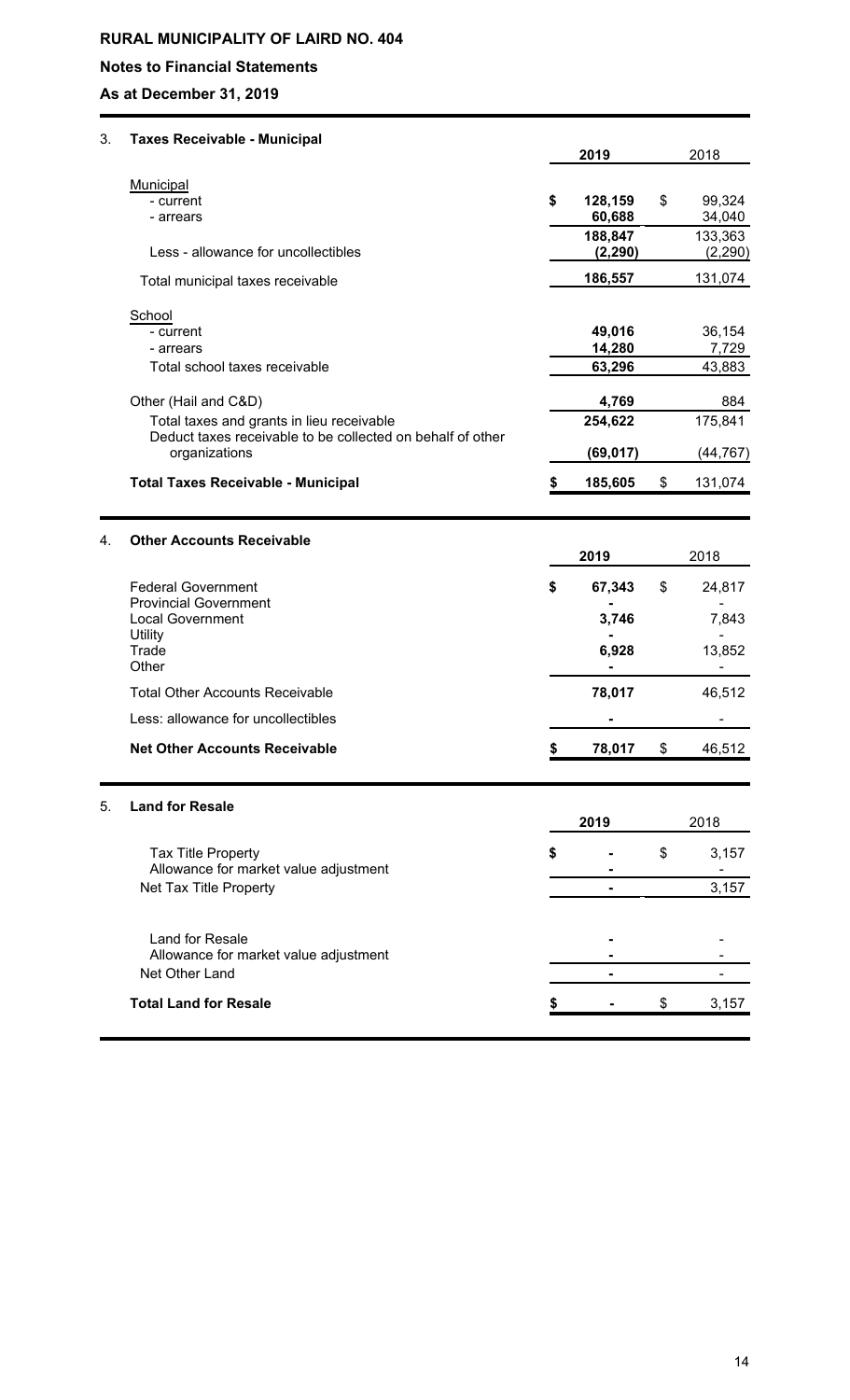# **Notes to Financial Statements**

**As at December 31, 2019**

| 6. | <b>Investments</b>                                                                |                        |                        |
|----|-----------------------------------------------------------------------------------|------------------------|------------------------|
|    |                                                                                   | 2019                   | 2018                   |
|    | <b>Short-term Investments</b>                                                     |                        |                        |
|    | <b>Long-term Investments</b>                                                      |                        |                        |
|    | S.A.R.M. Liability Insurance Investment<br>S.A.R.M. Property Insurance Investment | \$<br>29,242<br>13,990 | \$<br>29,242<br>13,990 |
|    | <b>Total Investments</b>                                                          | \$<br>43,232           | \$<br>43,232           |

The long term investments in the Saskatchewan Association of Rural Municipalities - Self Insurance Fund are accounted for on the equity basis. The balance represents the balances receivable should the municipality decide to leave the self-insurance program and includes upfront contributions to the plan, additional premium payments, allocations of investment income on the funds on deposit, selfinsurance claims paid and other claims administration costs. The municipality has the ability to withdraw from the plan with notice. Beyond the return of the municipality's fund balance, it has no further claim to the residual net assets of SARM.

# 7. **Debt Charges Recoverable 2019** 2018 Current debt charges recoverable **\$ -** \$ - **Non-current debt charges recoverable Total Debt Charges Recoverable \$ -** \$ -

This note does not pertain to this municipality.

#### 8. **Bank Indebtedness**

#### **Credit Arrangements**

At December 31, 2019, the municipality had lines of credit totaling \$1,000,000, none of which were drawn. The following has been collateralized in connection with this line of credit: -- General security agreement; and

#### 9. **Deferred Revenue**

|                                                         | 2019                 |     | 2018 |
|---------------------------------------------------------|----------------------|-----|------|
| Balance - Beginning of Year                             | \$<br>$\blacksquare$ | \$  |      |
| Additions during the year<br>Reductions during the year |                      |     |      |
| Balance - End of Year                                   |                      | \$. |      |
|                                                         |                      |     |      |
| 10. Accrued Landfill Costs                              |                      |     |      |
|                                                         | 2019                 |     | 2018 |

| Environmental<br>' Liabilities |  |  | u |  |
|--------------------------------|--|--|---|--|
|--------------------------------|--|--|---|--|

In 2019 the municipality has accrued an overall liability for environmental matters in the amount of \$0 (prior year - \$25,000) which represents management's best estimate of this liability. The municipality has converted the landfill to a transfer site; therefore a landfill cost is no longer required.

#### 11. **Liability for Contaminated Sites**

This note does not pertain to this municipality.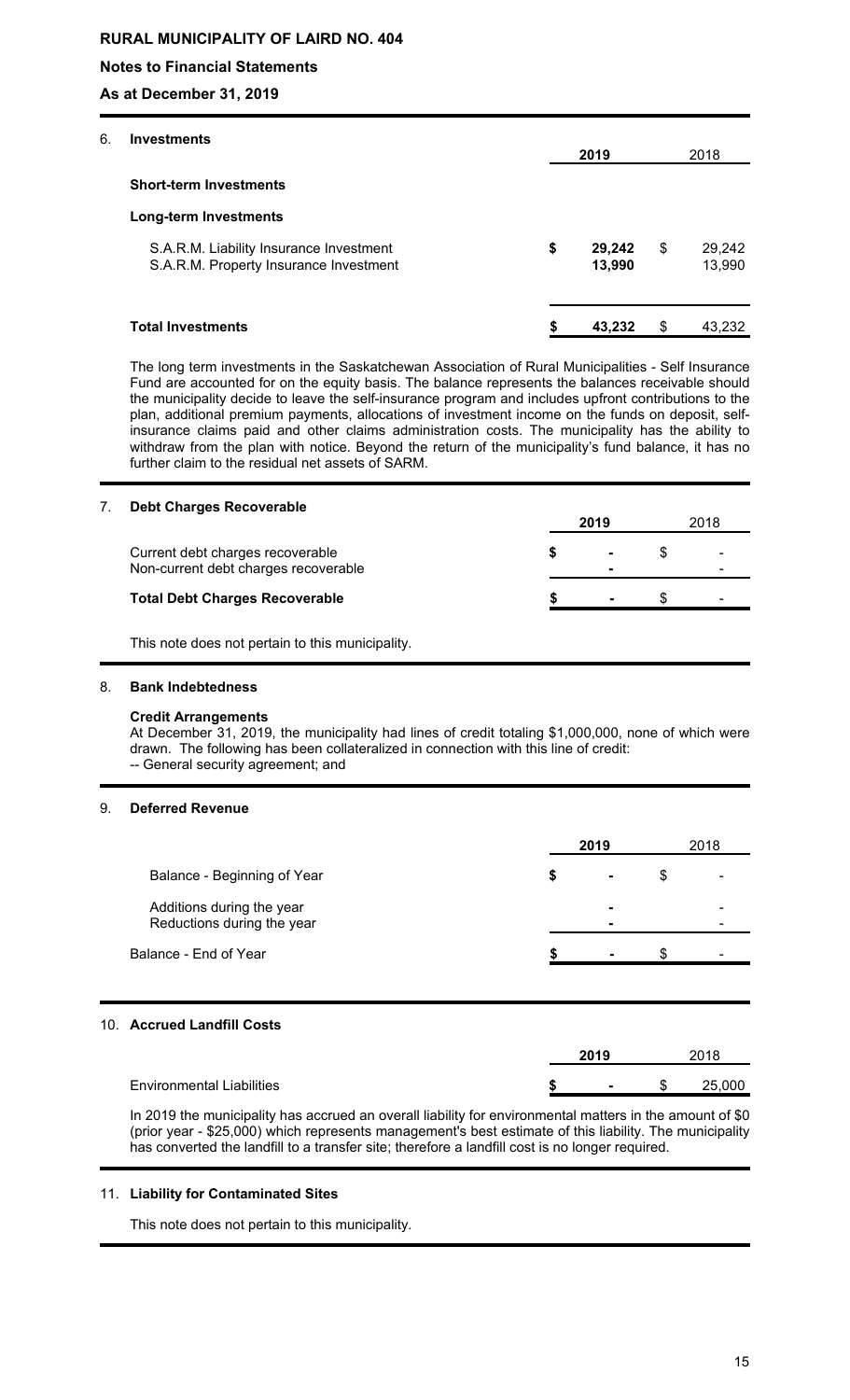# **Notes to Financial Statements**

## **As at December 31, 2019**

#### 12. **Long-term Debt**

The debt limit of the municipality is \$1,805,497. The debt limit for a municipality is the total amount of the municipality's own source revenues for the preceding year (The Municipalities Act Section 161(1)).

Bank loan is repayable to Affinity Credit Union in monthly payments of \$5,616 and bears interest at a rate of 3.99% per annum. The loan matures in 2022.

Finance loan is repayable to John Deere Financial in semi-annual payments of \$9,975 and bears no interest. The loan matures in 2020.

Future principal and interest payments are as follows:

|                     | Principal    | Interest             |   | 2019           | 2018         |
|---------------------|--------------|----------------------|---|----------------|--------------|
|                     |              |                      |   |                |              |
| $\frac{Year}{2019}$ | \$<br>$\sim$ | \$<br>$\blacksquare$ | S | $\blacksquare$ | \$<br>87,342 |
| 2020                | 71,107       | 6,260                |   | 77,367         | 77,367       |
| 2021                | 63,616       | 3,776                |   | 67,392         | 67,392       |
| 2022                | 59,973       | 1,193                |   | 61,166         | 61,167       |
| <b>Balance</b>      | 194,696      | 11,229               |   | 205,925        | 293,268      |
|                     |              |                      |   |                |              |

#### 13. **Lease Obligations**

This note does not pertain to this municipality.

## 14. **Other Non-financial Assets**

|                                                                 | 2019 | 2018 |
|-----------------------------------------------------------------|------|------|
| List if any<br>This note does not pertain to this municipality. |      |      |
|                                                                 |      |      |

#### 15. **Contingent Liabilities**

The municipality is contingently liable under terms of the Saskatchewan Association of Rural Municipalities Self-Insurance Plan for its proportionate share of claims and future claims in excess of the Plan's reserve fund.

#### 16. **Pension Plan**

The municipality is an employer member of the Municipal Employee Pension Plan (MEPP), which is a multi-employer defined benefit pension plan. The Commission of MEPP, representing plan member employers, is responsible for overseeing the management of the pension plan, including investment of assets and administration of benefits. The municipality pension expense in 2019 was \$99,237. The benefits accrued to the municipality's employees from MEPP are calculated using the following: pensionable years of service, highest average salary, and the plan accrual rate.

#### 17. **Comparative Figures**

Certain of the prior year comparative figures may have been restated to conform to the current year's presentation.

#### 18. **Trusts Administered by the Municipality**

A summary of trust fund activity by the municipality during the year is as follows:

|                                                                                                                                                                                                                                | 2019                      |   | 2018 |
|--------------------------------------------------------------------------------------------------------------------------------------------------------------------------------------------------------------------------------|---------------------------|---|------|
| Balance - Beginning of Year<br>Revenue (specify)<br>Interest revenue                                                                                                                                                           | \$<br>$\blacksquare$<br>- | S |      |
| Subtotal<br>Expenditure (specify)                                                                                                                                                                                              |                           |   |      |
| <b>Balance - End of Year</b>                                                                                                                                                                                                   |                           |   |      |
| THE REPORT OF REAL PROPERTY AND RELEASED FOR THE RELEASED FOR THE RELEASED OF THE RELEASED FOR THE RELEASED FOR THE RELEASED FOR THE RELEASED FOR THE RELEASED FOR THE RELEASED FOR THE RELEASED FOR THE RELEASED FOR THE RELE |                           |   |      |

This note does not pertain to this municipality.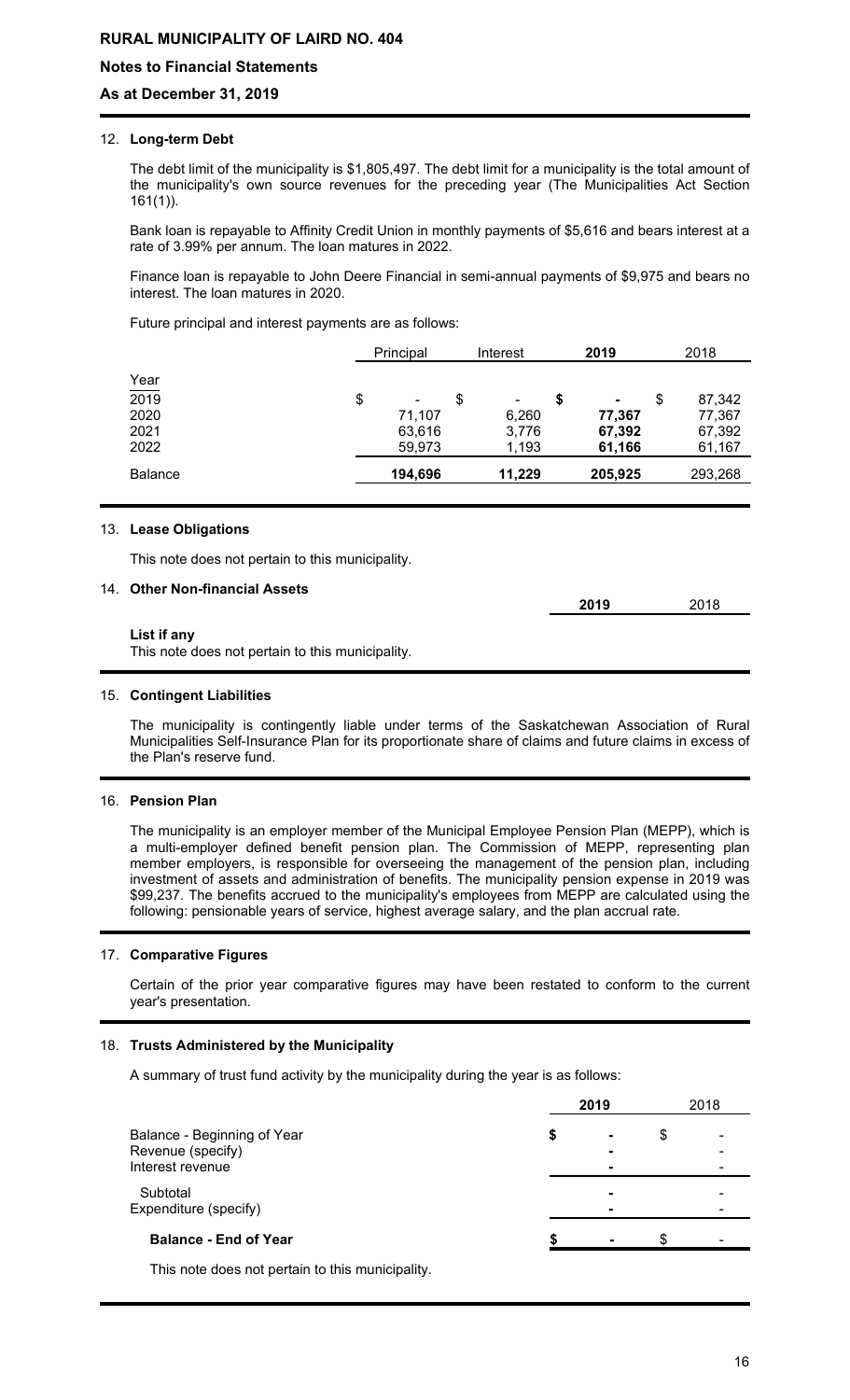# **Notes to Financial Statements**

# **As at December 31, 2019**

# 19. **Related Parties**

This note does not pertain to this municipality.

## 20. **Contingent Assets**

This note does not pertain to this municipality.

# 21. **Restructuring Transactions**

This note does not pertain to this municipality.

### 22. **Budget Data**

The reconciliation of the approved budget (Bylaw#) for the current year to the budget figures reported in these financial statements is as follows:

|                                                   | 2019                  |
|---------------------------------------------------|-----------------------|
| <b>Budget surplus per Statement of Operations</b> | 26,434                |
| Less: Capital expenditures<br>Other: amortization | (273, 200)<br>245,066 |
|                                                   | (1,700)               |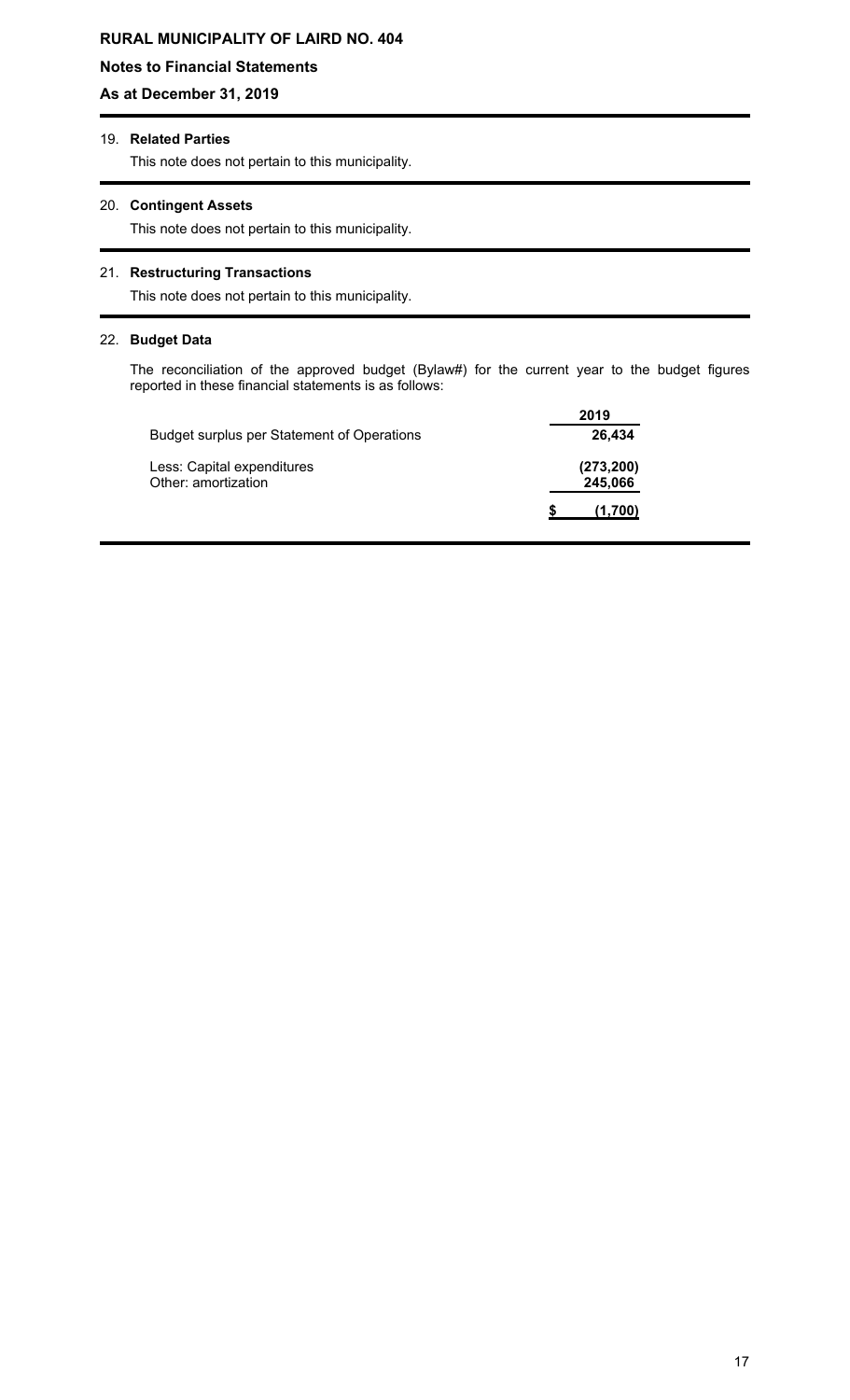# 23. **Contractual Rights**

|                                                                                                | 2019 | 2020 | 2021 | 2022 | 2023 | Thereafter | <b>Maturity Date</b> | <b>Current Year</b><br><b>Total</b> | Prior Year<br>Total |
|------------------------------------------------------------------------------------------------|------|------|------|------|------|------------|----------------------|-------------------------------------|---------------------|
| Type, Nature, Time & Extent                                                                    |      |      |      |      |      |            |                      |                                     |                     |
|                                                                                                |      |      |      |      |      |            |                      |                                     |                     |
|                                                                                                |      |      |      |      |      |            |                      |                                     |                     |
| 24. Contractual Obligations and Commitments<br>This note does not pertain to the municipality. |      |      |      |      |      |            |                      |                                     |                     |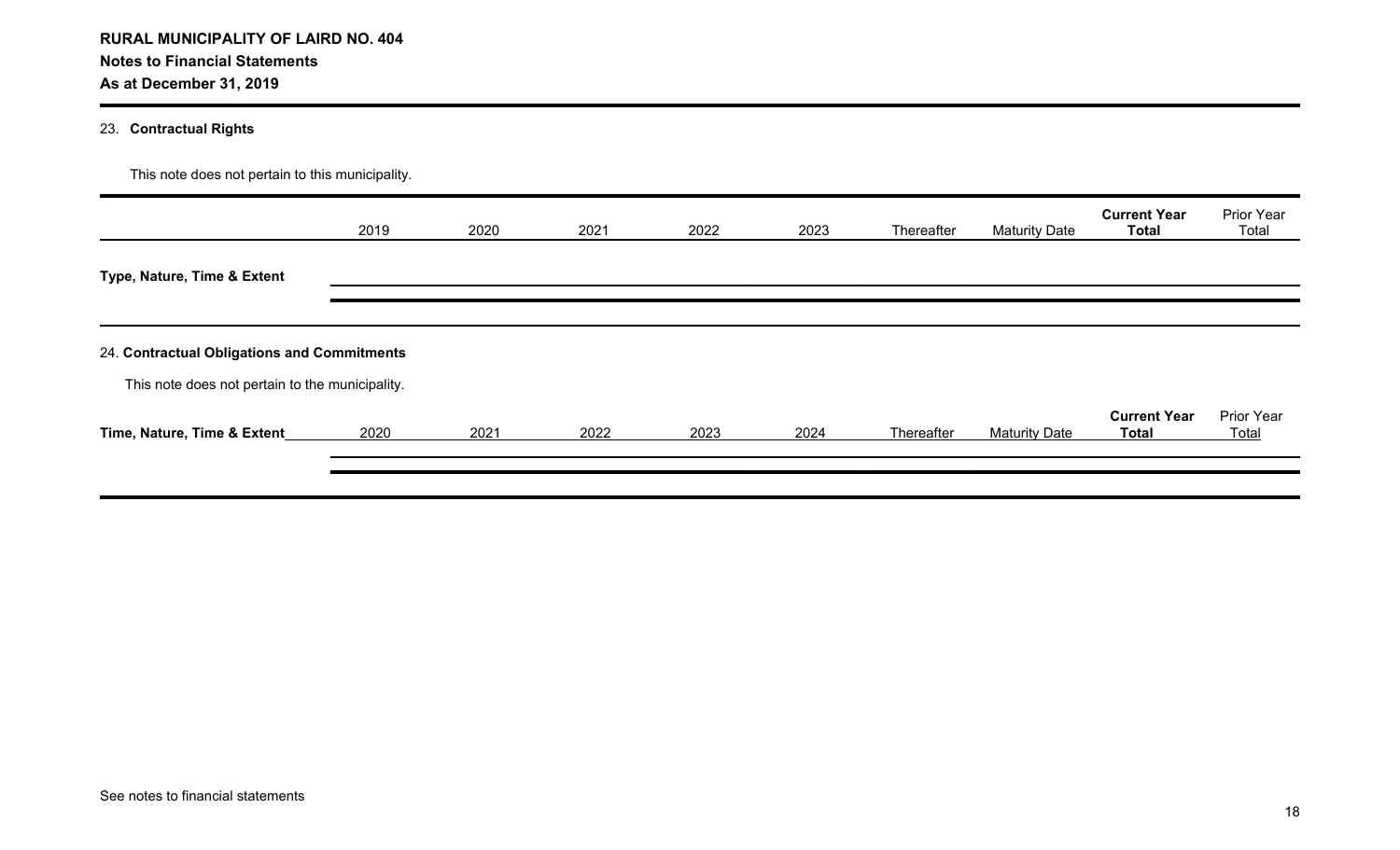# **Schedule ofTaxes and Other Unconditional Revenue**

**As at December 31, 2019 As at December 31, 2019 Schedule 1** 

|                                                                                                                                 | <b>Budget</b><br>2019                  | 2019                                     | 2018                                     |
|---------------------------------------------------------------------------------------------------------------------------------|----------------------------------------|------------------------------------------|------------------------------------------|
| <b>TAXES</b>                                                                                                                    |                                        |                                          |                                          |
| General municipal tax levy<br>Abatements and adjustments<br>Discount on current year taxes                                      | \$<br>1,750,000<br>(7,000)<br>(67,000) | \$<br>1,826,500<br>(51, 763)<br>(67,573) | \$<br>1,770,772<br>(35, 192)<br>(65,633) |
| <b>Net Municipal Taxes</b><br>Potash tax share<br>Trailer license fees<br>Penalties on tax arrears<br>Special tax levy<br>Other | 1,676,000<br>8,000                     | 1,707,164<br>(13, 570)                   | 1,669,947<br>7,860                       |
| <b>Total Taxes</b>                                                                                                              | 1,684,000                              | 1,693,594                                | 1,677,807                                |
| <b>UNCONDITIONAL GRANTS</b><br>Revenue Sharing<br><b>Organized Hamlet</b>                                                       | 285,000                                | 285,820                                  | 275,107                                  |
| <b>Total Unconditional Grants</b>                                                                                               | 285,000                                | 285,820                                  | 275,107                                  |
| <b>GRANTS IN LIEU OF TAXES</b><br>Federal                                                                                       |                                        |                                          |                                          |
| Provincial<br>S.P.C. Electrical<br>SaskEnergy Gas<br>Transgas<br><b>Central Services</b><br>SaskTel<br>Other                    | 6,500                                  | 6,641                                    | 6,599                                    |
| Local/Other<br><b>Housing Authority</b><br>C.P.R. Mainline<br><b>Treaty Land Entitlement</b><br>Other                           |                                        |                                          |                                          |
| <b>Other Government Transfers</b><br>S.P.C. Surcharge<br>Sask Energy Surcharge<br>Other                                         |                                        |                                          |                                          |
| <b>Total Grants in Lieu of Taxes</b>                                                                                            | 6,500                                  | 6,641                                    | 6,599                                    |
| TOTAL TAXES AND OTHER UNCONDITIONAL<br><b>REVENUE</b>                                                                           | \$<br>1,975,500                        | \$<br>1,986,055                          | \$1,959,513                              |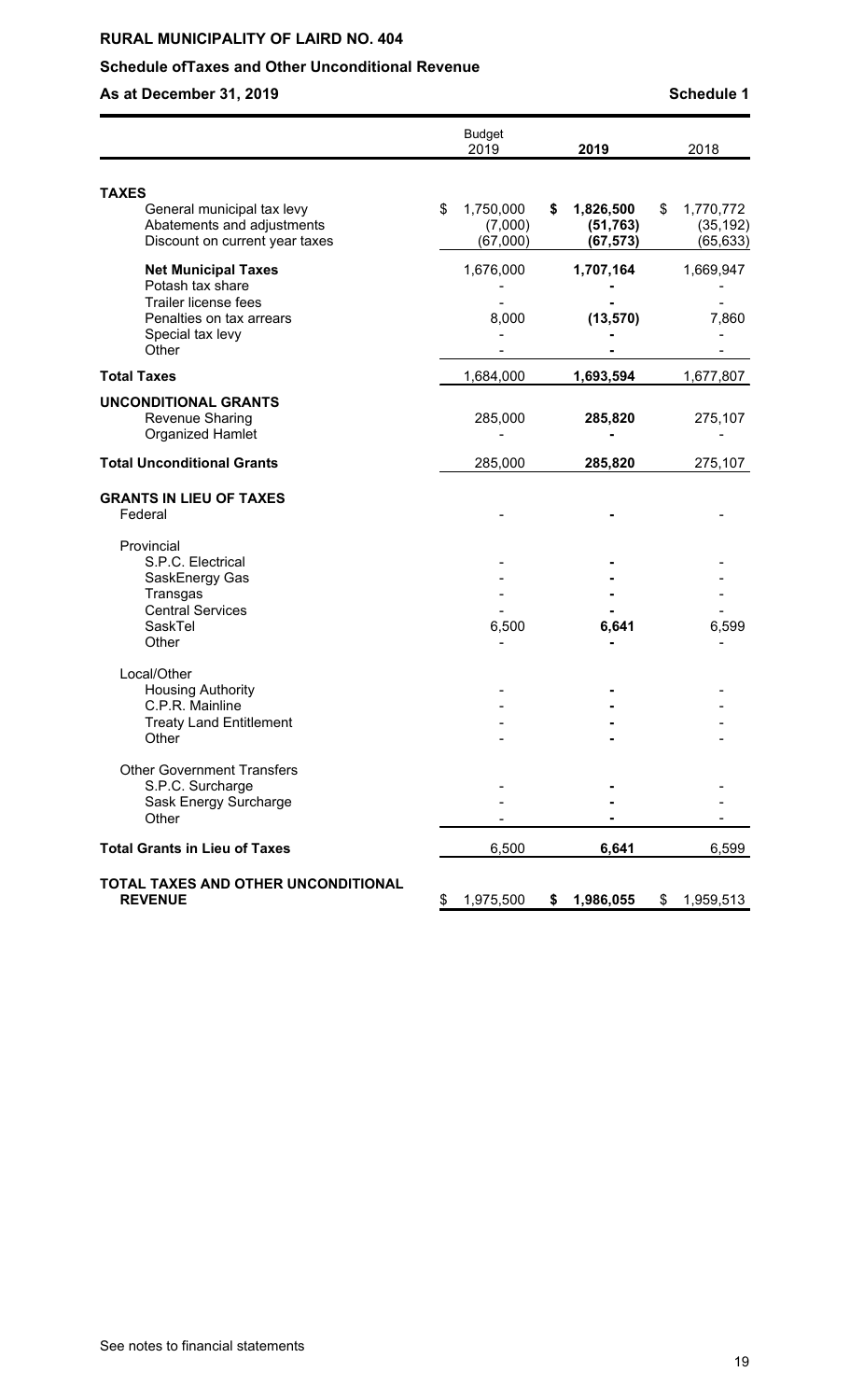# **Schedule of Operating and Capital Revenue by Function**

**As at December 31, 2019 Schedule 2 - 1** 

|                                                                                                                                                                         | <b>Budget</b><br>2019 | 2019            | 2018            |
|-------------------------------------------------------------------------------------------------------------------------------------------------------------------------|-----------------------|-----------------|-----------------|
| <b>GENERAL GOVERNMENT SERVICES</b>                                                                                                                                      |                       |                 |                 |
| Operating<br><b>Other Segmented Revenue</b><br>Fees and charges                                                                                                         | \$<br>100             | \$<br>50        | \$<br>2         |
| - Custom work<br>- Sales of supplies<br>- Other - Permits                                                                                                               | 3,000<br>18,800       | 1,524<br>14,541 | 2,865<br>14,760 |
| <b>Total Fees and Charges</b><br>- Tangible capital asset sales - gain (loss)                                                                                           | 21,900                | 16,115          | 17,627          |
| - Land sales - gain (loss)<br>- Investment income and commissions<br>- Other                                                                                            | 15,200                | 19,715          | 15,527          |
| <b>Total Other Segmented Revenue</b><br><b>Conditional Grants</b>                                                                                                       | 37,100                | 35,830          | 33,154          |
| - Student Employment<br>- Other                                                                                                                                         |                       |                 |                 |
| <b>Total Conditional Grants</b>                                                                                                                                         |                       |                 |                 |
| <b>Total Operating</b>                                                                                                                                                  | 37,100                | 35,830          | 33,154          |
| <b>Capital</b><br><b>Conditional Grants</b><br>- Federal Gas Tax<br>- Canada/Sask Municipal Rural<br>Infrastructure Fund<br>- Provincial Disaster Assistance<br>- Other |                       |                 |                 |
| <b>Total Capital</b>                                                                                                                                                    |                       |                 |                 |
|                                                                                                                                                                         |                       |                 |                 |
| <b>Total General Government Services</b>                                                                                                                                | 37,100                | 35,830          | 33,154          |
| <b>PROTECTIVE SERVICES</b><br>Operating                                                                                                                                 |                       |                 |                 |
| <b>Other Segmented Revenue</b><br>Fees and charges<br>- Other                                                                                                           | 10,000                | 9,236           | 2,337<br>۰      |
| <b>Total Fees and Charges</b><br>- Tangible capital asset sales - gain (loss)<br>- Other                                                                                | 10,000                | 9,236           | 2,337           |
| <b>Total Other Segmented Revenue</b>                                                                                                                                    | 10,000                | 9,236           | 2,337           |
| <b>Conditional Grants</b><br>- Student Employment<br>- Local government<br>- Other                                                                                      |                       |                 |                 |
| <b>Total Conditional Grants</b>                                                                                                                                         |                       |                 |                 |
| <b>Total Operating</b>                                                                                                                                                  | 10,000                | 9,236           | 2,337           |
| <b>Capital</b>                                                                                                                                                          |                       |                 |                 |
| <b>Conditional Grants</b><br>- Federal Gas Tax<br>- Provincial Disaster Assistance<br>- Local government<br>- Other                                                     |                       |                 |                 |
| <b>Total Capital</b>                                                                                                                                                    |                       |                 |                 |
|                                                                                                                                                                         |                       |                 |                 |
| <b>Total Protective Services</b>                                                                                                                                        | \$<br>10,000          | \$<br>9,236     | \$<br>2,337     |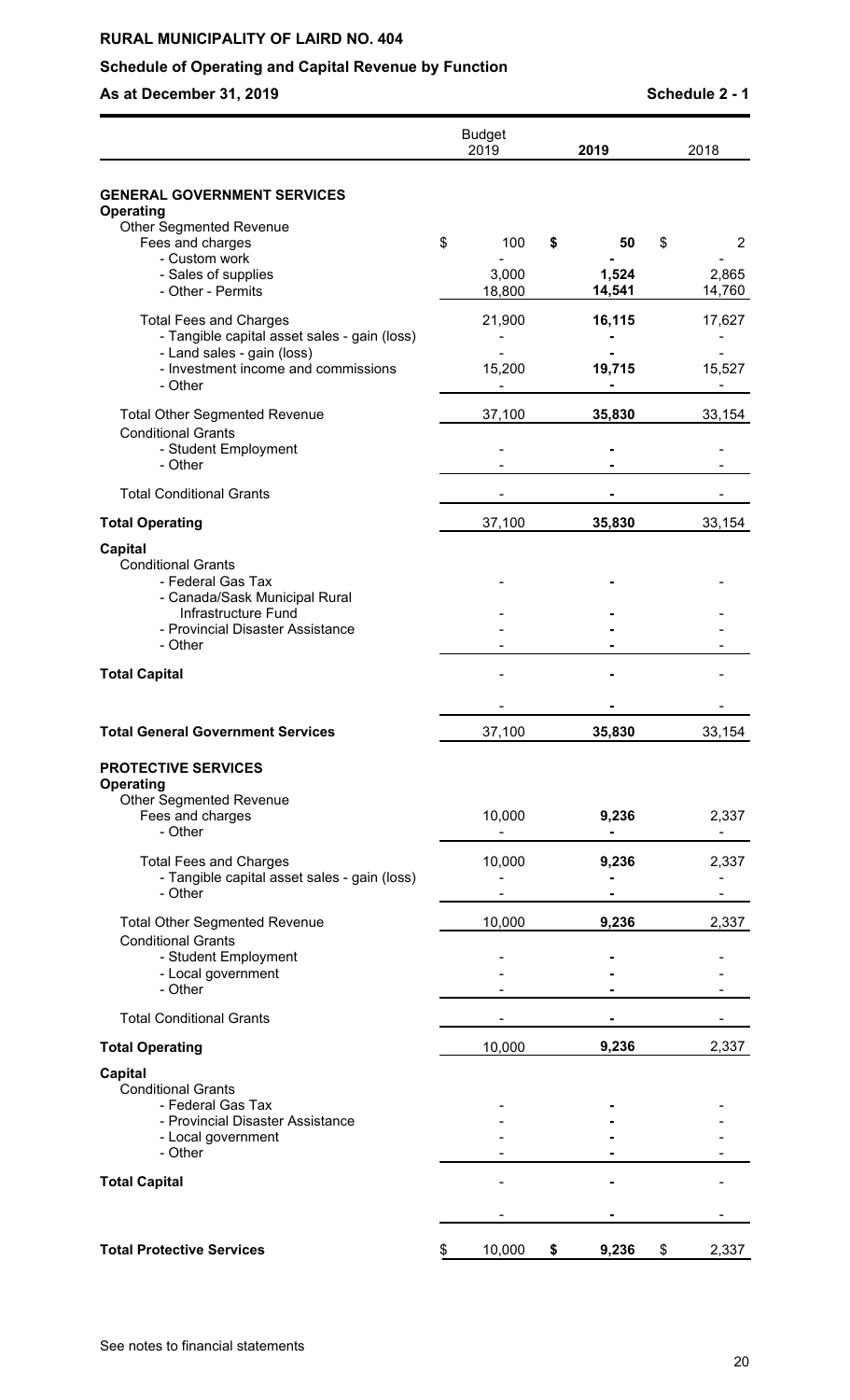# **Schedule of Operating and Capital Revenue by Function**

# **As at December 31, 2019 Schedule 2 - 2**

|                                                                                                   | <b>Budget</b><br>2019   | 2019             | 2018                              |
|---------------------------------------------------------------------------------------------------|-------------------------|------------------|-----------------------------------|
| <b>TRANSPORTATION SERVICES</b>                                                                    |                         |                  |                                   |
| <b>Operating</b><br>Other Segmented Revenue<br>Fees and Charges<br>- Custom work                  | \$<br>12,000            | \$<br>11,711     | \$<br>12,691                      |
| - Sales of supplies<br>- Road Maintenance and Restoration                                         | 8,500                   | 2,389            | 10,478                            |
| Agreements                                                                                        | 17,300                  |                  | 250                               |
| - Frontage<br>- Other                                                                             |                         |                  |                                   |
| <b>Total Fees and Charges</b><br>- Tangible capital asset sales - gain (loss)<br>- Other          | 37,800                  | 14,100<br>11,057 | 23,419<br>(91, 103)<br>-          |
| <b>Total Other Segmented Revenue</b>                                                              | 37,800                  | 25,157           | (67, 684)                         |
| <b>Conditional Grants</b><br>- MREP (CTP)<br>- Student Employment<br>- Other                      |                         |                  |                                   |
| <b>Total Conditional Grants</b>                                                                   |                         |                  |                                   |
| <b>Total Operating</b>                                                                            | 37,800                  | 25,157           | (67, 684)                         |
| <b>Capital</b><br><b>Conditional Grants</b><br>- Federal Gas Tax<br>- Canada/Sask Municipal Rural | 80,000                  | 160,389          | 75,764                            |
| Infrastructure Fund<br>- Heavy Haul                                                               |                         |                  |                                   |
| - MREP (Heavy Haul, CTP, Municipal Bridges)<br>- Provincial Disaster Assistance<br>- Other        | 44,000                  | 44,070           | 29,380                            |
| <b>Total Capital</b>                                                                              | 124,000                 | 204,459          | 105,144                           |
|                                                                                                   |                         |                  |                                   |
| <b>Total Transportation Services</b>                                                              | 161,800                 | 229,616          | 37,460                            |
| <b>ENVIRONMENTAL AND PUBLIC HEALTH SERVICES</b><br><b>Operating</b><br>Other Segmented Revenue    |                         |                  |                                   |
| Fees and Charges<br>- Waste and Disposal Fees<br>- Other                                          | 9,100<br>$\blacksquare$ | 4,135<br>8,428   | 8,158<br>$\overline{\phantom{a}}$ |
| <b>Total Fees and Charges</b><br>- Tangible capital asset sales - gain (loss)                     | 9,100                   | 12,563           | 8,158                             |
| - Other - Pest control                                                                            | 4,500                   | 4,084            | 491                               |
| <b>Total Other Segmented Revenue</b>                                                              | 13,600                  | 16,647           | 8.649                             |
| <b>Conditional Grants</b><br>- Student Employment                                                 |                         |                  |                                   |
| - Local government<br>- Other                                                                     |                         | -                |                                   |
| <b>Total Conditional Grants</b>                                                                   |                         |                  |                                   |
| <b>Total Operating</b>                                                                            | 13,600                  | 16,647           | 8,649                             |
| <b>Capital</b><br><b>Conditional Grants</b><br>- Federal Gas Tax                                  |                         |                  |                                   |
| - TAPD<br>- Transit for Disabled                                                                  |                         |                  |                                   |
| - Provincial Disaster Assistance<br>- Other - MMSW                                                | 3,000                   | 6,143            | 2,868                             |
| <b>Total Capital</b>                                                                              | 3,000                   | 6,143            | 2,868                             |
|                                                                                                   |                         |                  |                                   |
| <b>Total Environmental and Public Health Services</b>                                             | \$<br>16,600            | \$<br>22,790     | \$<br>11,517                      |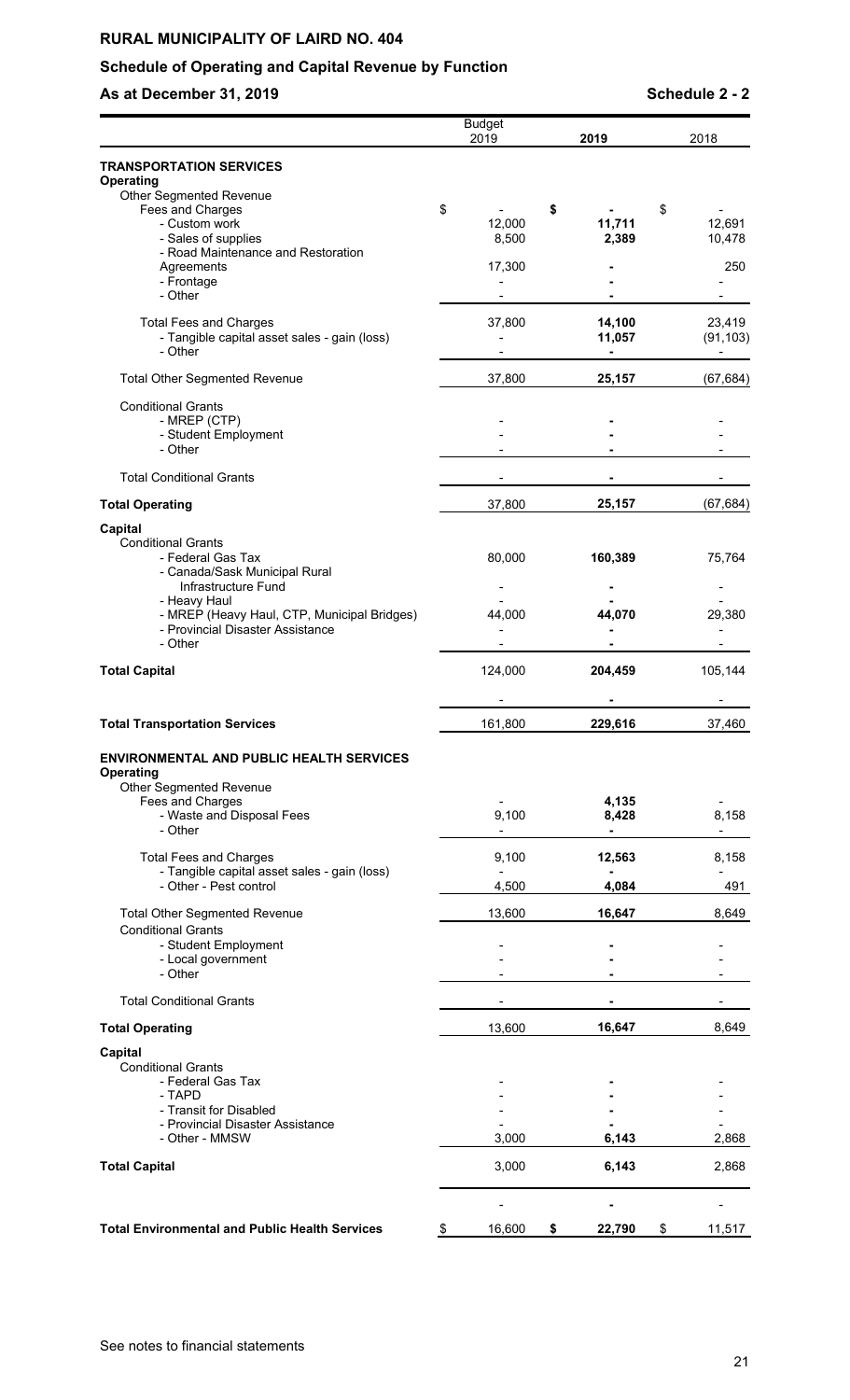# **Schedule of Operating and Capital Revenue by Function**

**As at December 31, 2019 Schedule 2 - 3**

|                                                                                                                                | <b>Budget</b><br>2019 |    | 2019  | 2018  |
|--------------------------------------------------------------------------------------------------------------------------------|-----------------------|----|-------|-------|
| <b>PLANNING AND DEVELOPMENT SERVICES</b><br><b>Operating</b><br><b>Other Segmented Revenue</b>                                 |                       |    |       |       |
| Fees and Charges                                                                                                               | \$                    | S  |       | \$    |
| - Maintenance and Development Charges<br>- Other - Permits                                                                     | 5,000                 |    | 3,475 | 4,950 |
| <b>Total Fees and Charges</b><br>- Tangible capital asset sales - gain (loss)<br>- Other                                       | 5,000                 |    | 3,475 | 4,950 |
| <b>Total Other Segmented Revenue</b><br><b>Conditional Grants</b><br>- Student Employment<br>- Other                           | 5,000                 |    | 3,475 | 4,950 |
| <b>Total Conditional Grants</b>                                                                                                |                       |    |       |       |
| <b>Total Operating</b>                                                                                                         | 5,000                 |    | 3,475 | 4,950 |
| <b>Capital</b><br>Conditional Grants<br>- Federal Gas Tax<br>- Provincial Disaster Assistance<br>- Other                       |                       |    |       |       |
| <b>Total Capital</b>                                                                                                           |                       |    |       |       |
|                                                                                                                                |                       |    |       |       |
| <b>Total Planning and Development Services</b>                                                                                 | 5,000                 |    | 3,475 | 4,950 |
| <b>RECREATION AND CULTURAL SERVICES</b><br><b>Operating</b><br><b>Other Segmented Revenues</b><br>Fees and Charges<br>- Other  |                       |    |       |       |
| <b>Total Fees and Charges</b><br>- Tangible capital asset sales - gain (loss)<br>- Other                                       |                       |    |       |       |
| <b>Total Other Segmented Revenue</b><br><b>Conditional Grants</b><br>- Student Employment<br>- Local Government<br>- Donations |                       |    |       |       |
| - Other<br><b>Total Conditional Grants</b>                                                                                     |                       |    |       |       |
|                                                                                                                                |                       |    |       |       |
| <b>Total Operating</b><br><b>Capital</b><br><b>Conditional Grants</b>                                                          |                       |    |       |       |
| - Federal Gas Tax<br>- Local government<br>- Provincial Disaster Assistance<br>- Other                                         |                       |    |       |       |
| <b>Total Capital</b>                                                                                                           |                       |    |       |       |
| <b>Total Recreation and Cultural Services</b>                                                                                  | \$                    | \$ |       | \$    |

See notes to financial statements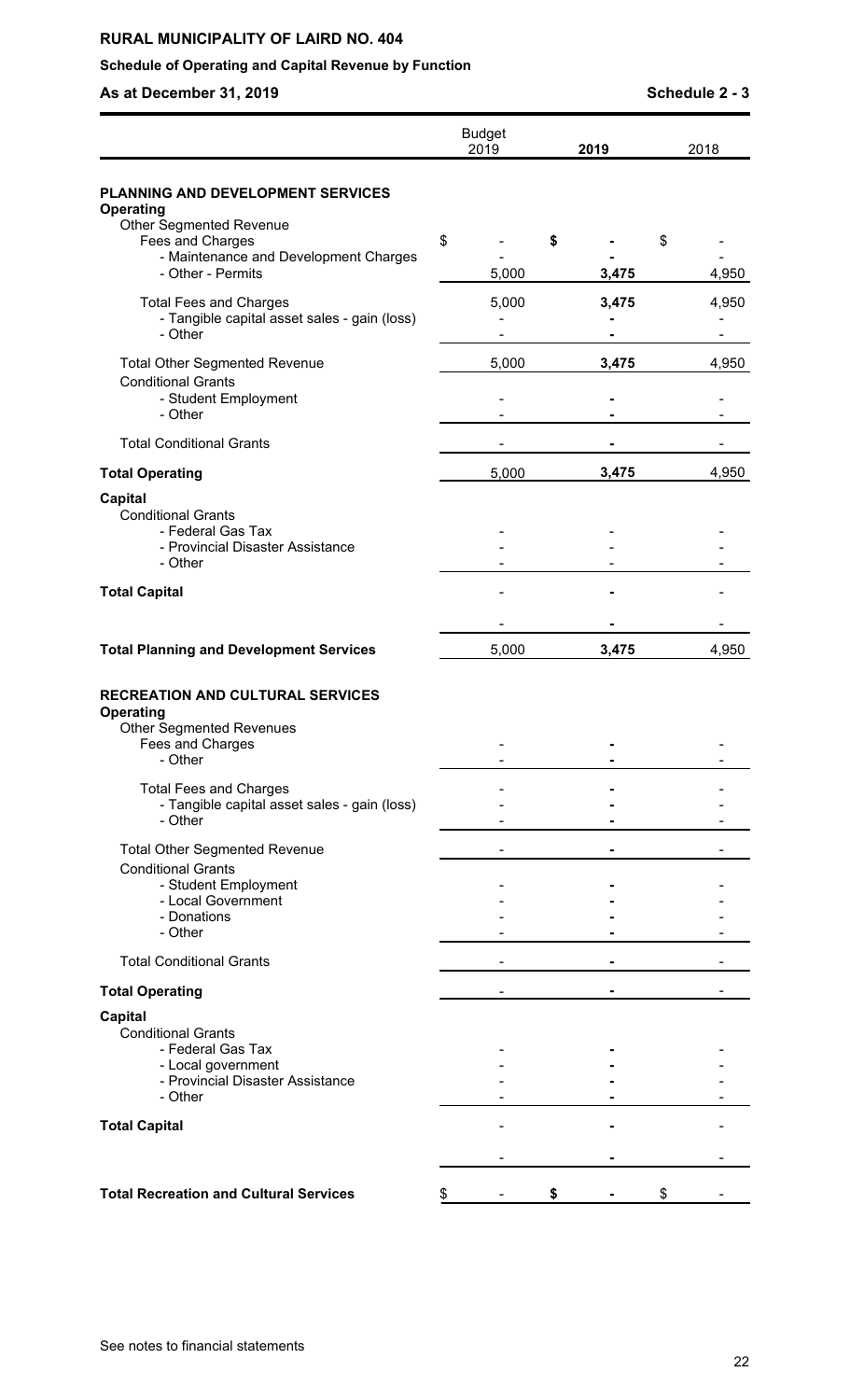# **Schedule of Operating and Capital Revenue by Function**

**As at December 31, 2019 As at December 31, 2019 Schedule 2 - 4** 

|                                                                                                                                                      | <b>Budget</b><br>2019 |               | 2019            | 2018            |
|------------------------------------------------------------------------------------------------------------------------------------------------------|-----------------------|---------------|-----------------|-----------------|
| <b>UTILITY SERVICES</b><br><b>Operating</b><br><b>Other Segmented Revenue</b><br>Fees and Charges                                                    | \$                    | \$            |                 | \$              |
| - Water<br>- Sewer<br>- Other                                                                                                                        | 2,500                 |               | 1,695           | 2,101           |
| <b>Total Fees and Charges</b><br>- Tangible capital asset sales - gain (loss)<br>- Other                                                             | 2,500                 |               | 1,695<br>15,200 | 2,101           |
| <b>Total Other Segmented Revenue</b><br><b>Conditional Grants</b><br>- Student Employment<br>- Other                                                 | 2,500                 |               | 16,895          | 2,101           |
| <b>Total Conditional Grants</b>                                                                                                                      |                       |               |                 |                 |
| <b>Total Operating</b>                                                                                                                               | 2,500                 |               | 16,895          | 2,101           |
| <b>Capital</b><br><b>Conditional Grants</b><br>- Federal Gas Tax<br>- Clean Water and Wastewater Fund<br>- Provincial Disaster Assistance<br>- Other |                       |               |                 |                 |
| <b>Total Capital</b>                                                                                                                                 |                       |               |                 |                 |
| <b>Total Utility Services</b>                                                                                                                        | 2,500                 |               | 16,895          | 2,101           |
| TOTAL OPERATING AND CAPITAL REVENUE<br><b>BY FUNCTION</b>                                                                                            | \$<br>233,000         | \$            | 317,842         | \$<br>91,519    |
| <b>SUMMARY</b>                                                                                                                                       |                       |               |                 |                 |
| <b>Total Other Segmented Revenue</b>                                                                                                                 | \$<br>106,000         | \$            | 107,240         | \$<br>(16, 493) |
| <b>Total Conditional Grants</b>                                                                                                                      | -                     |               |                 |                 |
| <b>Total Capital Grants and Contributions</b>                                                                                                        | 127,000               |               | 210,602         | 108,012         |
| <b>Restructuring Revenue</b>                                                                                                                         |                       |               |                 |                 |
| <b>TOTAL OPERATING AND CAPITAL</b><br><b>REVENUE BY FUNCTION</b>                                                                                     | \$<br>233,000         | $\mathsf{\$}$ | 317,842         | \$<br>91,519    |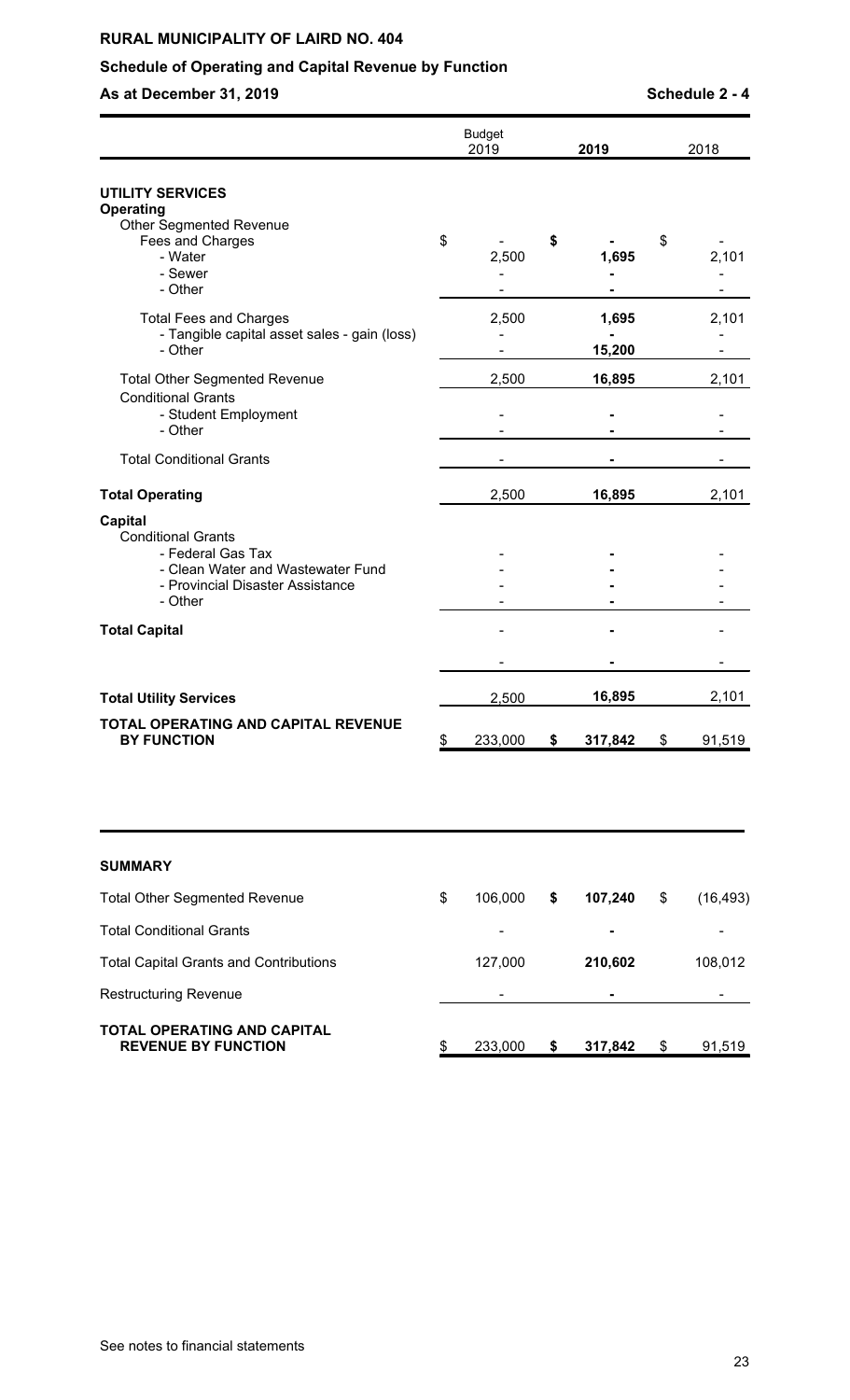# **Total Expenses by Function**

# **As at December 31, 2019 Schedule 3 - 1**

|                                                                                                                                                                                                                                                                                                                      | <b>Budget</b><br>2019                                        | 2019                                                                 | 2018                                                                  |
|----------------------------------------------------------------------------------------------------------------------------------------------------------------------------------------------------------------------------------------------------------------------------------------------------------------------|--------------------------------------------------------------|----------------------------------------------------------------------|-----------------------------------------------------------------------|
| <b>GENERAL GOVERNMENT SERVICES</b><br>Council remuneration and travel<br>Wages and benefits<br>Professional/Contractual services<br><b>Utilities</b><br>Maintenance, materials and supplies<br>Grants and contributions                                                                                              | \$<br>52,100<br>172,100<br>70,700<br>7,800<br>9,600          | \$<br>54,155<br>162,449<br>98,237<br>10,127<br>19,443                | \$<br>43,907<br>199,989<br>50,427<br>6,911<br>6,588                   |
| Grants and contributions - operating<br>Grants and contributions - capital<br>Amortization<br>Interest<br><b>Allowance For Uncollectibles</b>                                                                                                                                                                        | 2,800<br>1,481                                               | 1,481                                                                | 2,774<br>1,481                                                        |
| Other<br><b>General Government Services</b>                                                                                                                                                                                                                                                                          | 316,581                                                      | 345,892                                                              | 312,077                                                               |
| <b>Total General Government Services</b>                                                                                                                                                                                                                                                                             | 316,581                                                      | 345,892                                                              | 312,077                                                               |
| <b>PROTECTIVE SERVICES</b>                                                                                                                                                                                                                                                                                           |                                                              |                                                                      |                                                                       |
| <b>Police Protection</b><br>Wages and benefits<br>Professional/Contractual Services<br><b>Utilities</b><br>Maintenance, Materials and Supplies<br>Grants and contributions<br><b>Grants and Contributions - operating</b><br>Grants and contributions - capital<br>Other                                             | 70,000                                                       | 68,713                                                               | 65,037                                                                |
| <b>Fire Protection</b><br>Wages and benefits<br>Professional/Contractual Services<br><b>Utilities</b><br>Maintenance, Materials and Supplies<br>Grants and contributions<br>Grants and Contributions - operating<br>Grants and contributions - capital<br>Amortization<br>Interest<br>- Other                        | 3,000<br>66,000                                              | 9,236<br>63,219                                                      | 2,337<br>65,219                                                       |
| <b>Protective Services</b>                                                                                                                                                                                                                                                                                           | 139,000                                                      | 141,168                                                              | 132,593                                                               |
| <b>Total Protective Services</b>                                                                                                                                                                                                                                                                                     | 139,000                                                      | 141,168                                                              | 132,593                                                               |
| <b>TRANSPORTATION SERVICES</b><br><b>Wages and Benefits</b><br>Professional/Contractual Services<br><b>Utilities</b><br>Maintenance, Materials and Supplies<br>Gravel<br>Grants and contributions<br>Grants and Contributions - operating<br>Grants and contributions - capital<br>Amortization<br>Interest<br>Other | 414,400<br>114,500<br>7,300<br>322,600<br>400,000<br>240,400 | 440,239<br>87,971<br>6,887<br>262,751<br>748,199<br>243,114<br>8,648 | 407,391<br>35,872<br>6,151<br>261,581<br>188,373<br>240,400<br>10,940 |
| <b>Transportation Services</b>                                                                                                                                                                                                                                                                                       | 1,499,200                                                    | 1,797,809                                                            | 1,150,708                                                             |
| <b>Total Transportation Services</b>                                                                                                                                                                                                                                                                                 | \$<br>1,499,200                                              | \$<br>1,797,809                                                      | \$<br>1,150,708                                                       |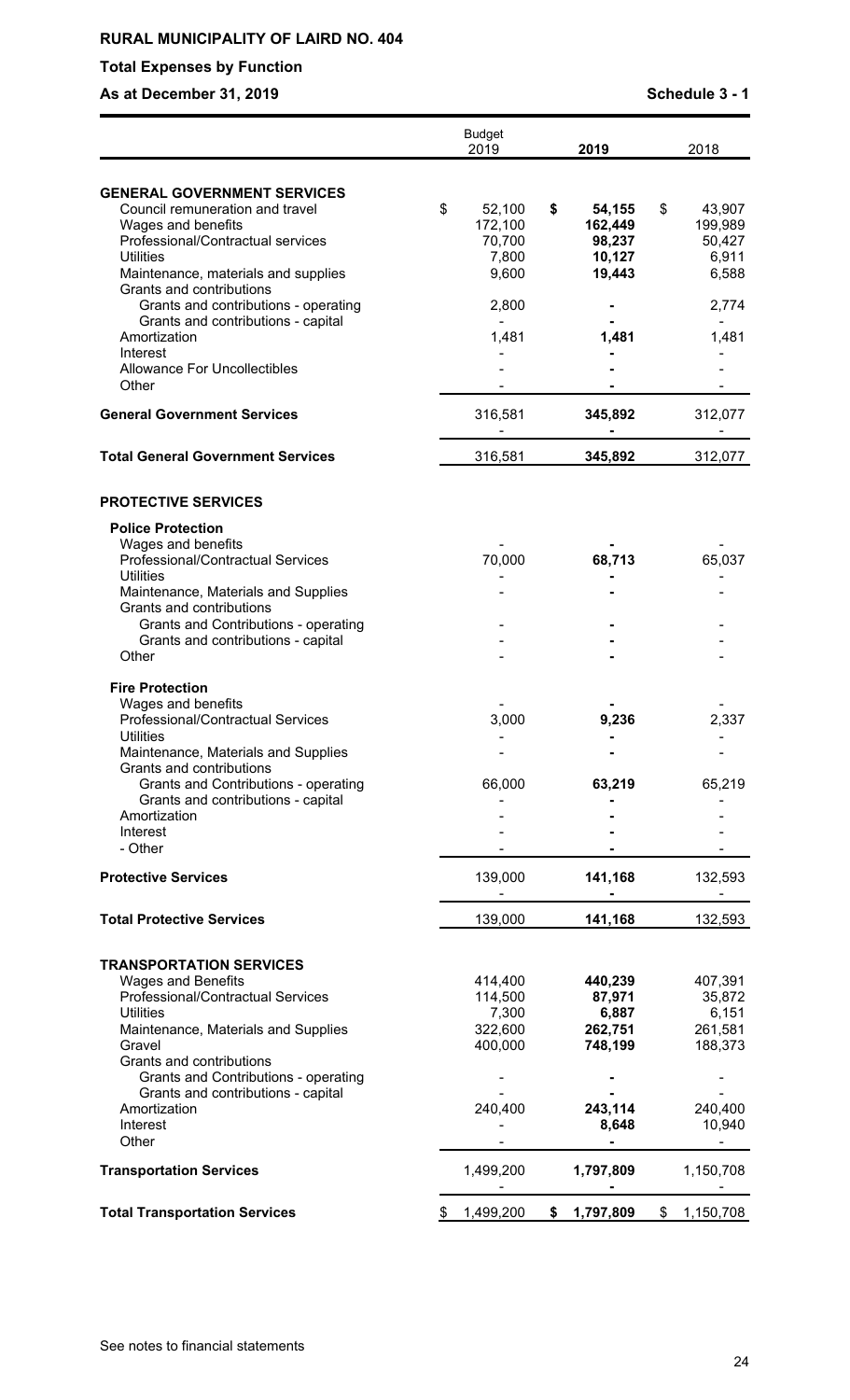# **Total Expenses by Function**

# **As at December 31, 2019 As at December 31, 2019 Schedule 3 - 2**

|                                                                                            | <b>Budget</b><br>2019 | 2019                   | 2018                   |
|--------------------------------------------------------------------------------------------|-----------------------|------------------------|------------------------|
|                                                                                            |                       |                        |                        |
| <b>ENVIRONMENTAL AND PUBLIC HEALTH SERVICES</b>                                            |                       |                        |                        |
| <b>Wages and Benefits</b><br>\$<br>Professional/Contractual Services<br><b>Utilities</b>   | 29,100<br>28,900      | \$<br>25,565<br>12,082 | \$<br>27,046<br>12,659 |
| Maintenance, Materials and Supplies<br>Grants and contributions                            | 94,000                | 72,349                 | 88,329                 |
| Grants and contributions - operating<br>[] Waste disposal                                  |                       |                        |                        |
| [] Public Health<br>Grants and contributions - capital<br>[] Waste disposal                |                       |                        |                        |
| [] Public Health<br>Amortization                                                           | 190                   | 190                    | 190                    |
| Interest<br>Other                                                                          |                       |                        |                        |
| <b>Environmental and Public Health Services</b>                                            | 152,190               | 110,186                | 128,224                |
| <b>Total Environmental and Public Health Services</b>                                      | 152,190               | 110,186                | 128,224                |
| PLANNING AND DEVELOPMENT SERVICES                                                          |                       |                        |                        |
| <b>Wages and Benefits</b><br>Professional/Contractual Services<br>Grants and contributions | 16,000                | 9,809                  | 19,778                 |
| Grants and Contributions - operating<br>Grants and contributions - capital                 |                       |                        |                        |
| Amortization<br>Interest                                                                   |                       |                        |                        |
| Other                                                                                      |                       |                        |                        |
| <b>Planning and Development Services</b>                                                   | 16,000                | 9,809                  | 19,778                 |
| <b>Total Planning and Development Services</b>                                             | 16,000                | 9,809                  | 19,778                 |
| <b>RECREATION AND CULTURAL SERVICES</b>                                                    |                       |                        |                        |
| <b>Wages and Benefits</b><br>Professional/Contractual Services                             |                       |                        |                        |
| <b>Utilities</b><br>Maintenance, Materials, and Supplies                                   |                       |                        |                        |
| Grants and contributions<br>Grants and Contributions - operating                           | 47,400                | 38,706                 | 27,388                 |
| Grants and contributions - capital<br>Amortization                                         |                       |                        |                        |
| Interest                                                                                   |                       |                        |                        |
| <b>Allowance For Uncollectibles</b><br>Other                                               |                       |                        |                        |
| <b>Recreation and Cultural Services</b>                                                    | 47,400                | 38,706                 | 27,388                 |
| <b>Total Recreation and Cultural Services</b><br>\$                                        | 47,400                | \$<br>38,706           | \$<br>27,388           |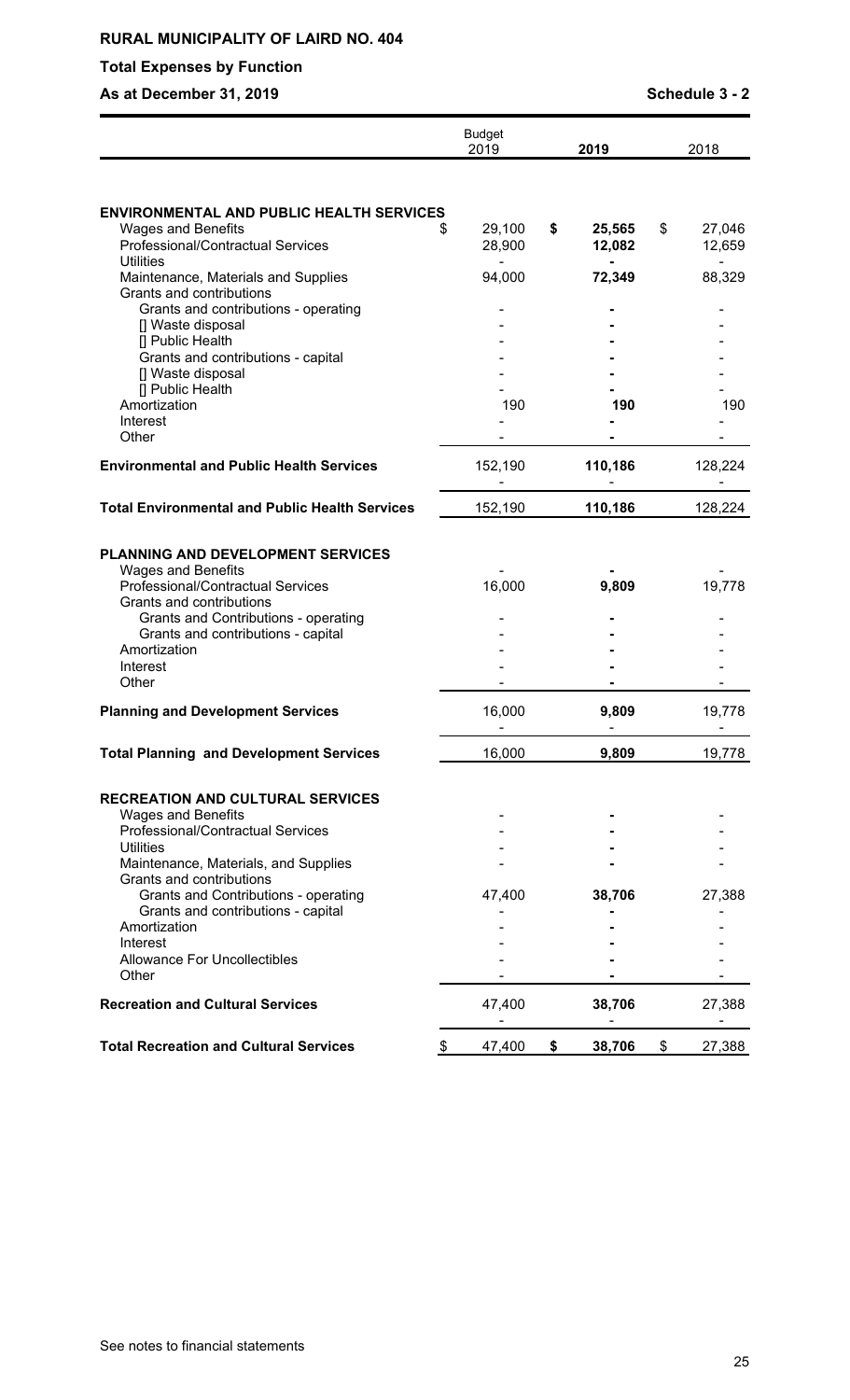# **Total Expenses by Function**

# As at December 31, 2019 **As at December 31, 2019 Schedule 3 - 3**

|                                          | Budget<br>2019  |    | 2019      | 2018            |
|------------------------------------------|-----------------|----|-----------|-----------------|
|                                          |                 |    |           |                 |
| <b>UTILITY SERVICES</b>                  |                 |    |           |                 |
| <b>Wages and Benefits</b>                | \$              | \$ |           | \$              |
| <b>Professional/Contractual Services</b> | 1,700           |    | 1,356     | 1,661           |
| <b>Utilities</b>                         |                 |    |           |                 |
| Maintenance, Materials and Supplies      | 7,000           |    | 7,557     | 5,172           |
| Grants and contributions                 |                 |    |           |                 |
| Grants and Contributions - operating     |                 |    |           |                 |
| Grants and contributions - capital       |                 |    |           |                 |
| Amortization                             | 2,995           |    |           | 2,995           |
| Interest                                 |                 |    |           |                 |
| <b>Allowance For Uncollectibles</b>      |                 |    |           |                 |
| Other                                    |                 |    |           |                 |
| <b>Utility Services</b>                  | 11,695          |    | 8,913     | 9,828           |
|                                          |                 |    |           |                 |
| <b>Total Utility Services</b>            | 11,695          |    | 8,913     | 9,828           |
| <b>TOTAL EXPENSES BY FUNCTION</b>        | \$<br>2,182,066 | S  | 2,452,483 | \$<br>1,780,596 |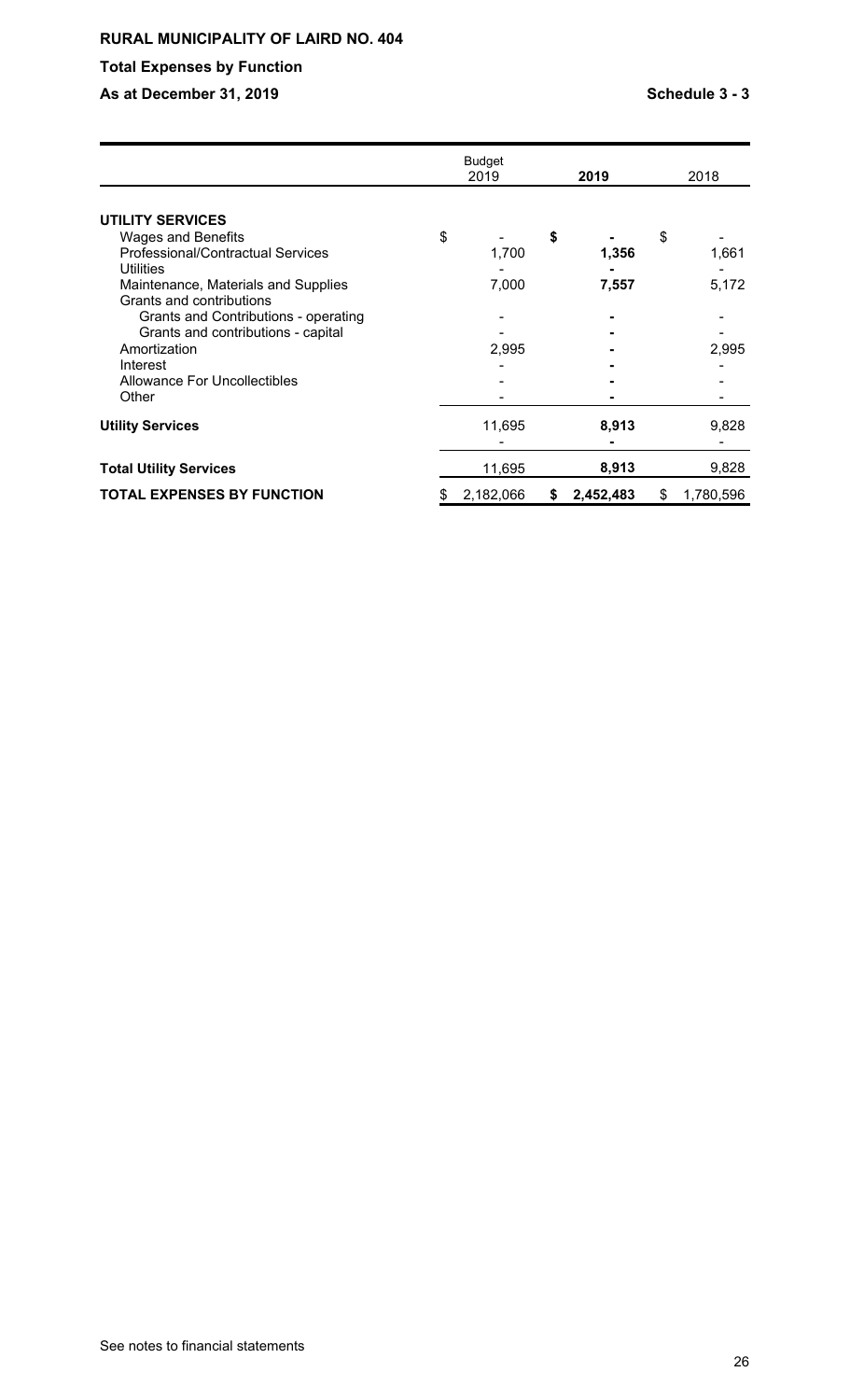# **RURAL MUNICIPALITY OF LAIRD NO. 404 Schedule of Segment Disclosure by Function**

# **As at December 31, 2019**

| <b>Schedule 4</b> |
|-------------------|
|-------------------|

|                                                    | General<br>Government | <b>Protective</b><br><b>Services</b> | Transportation<br><b>Services</b> | Environmental<br>& Public Health | <b>Development</b>       | <b>Planning and Recreation and</b><br><b>Culture</b> | <b>Utility</b><br><b>Services</b> | <b>Total</b>  |
|----------------------------------------------------|-----------------------|--------------------------------------|-----------------------------------|----------------------------------|--------------------------|------------------------------------------------------|-----------------------------------|---------------|
|                                                    |                       |                                      |                                   |                                  |                          |                                                      |                                   |               |
| <b>Revenues (Schedule 2)</b>                       |                       |                                      |                                   |                                  |                          |                                                      |                                   |               |
| Fees and Charges                                   | \$<br>16,115          | \$<br>9,236                          | \$<br>14,100                      | \$<br>12,563                     | \$<br>3,475              | \$                                                   | \$<br>1,695                       | \$<br>57,184  |
| Tangible Capital Asset Sales - Gain (Loss)         |                       |                                      | 11,057                            |                                  |                          |                                                      |                                   | 11,057        |
| Land Sales - Gain (Loss)                           |                       |                                      |                                   |                                  |                          |                                                      |                                   |               |
| <b>Investment Income and Commissions</b>           | 19,715                |                                      |                                   |                                  |                          |                                                      |                                   | 19,715        |
| <b>Other Revenues</b>                              |                       |                                      |                                   | 4,084                            |                          |                                                      | 15,200                            | 19,284        |
| <b>Grants - Conditional</b>                        |                       |                                      |                                   |                                  |                          |                                                      |                                   |               |
| - Capital                                          |                       |                                      | 204,459                           | 6,143                            |                          |                                                      |                                   | 210,602       |
| Restructurings                                     |                       |                                      |                                   | $\blacksquare$                   | $\overline{\phantom{a}}$ | $\blacksquare$                                       |                                   |               |
| <b>Total Revenues</b>                              | 35,830                | 9,236                                | 229,616                           | 22,790                           | 3,475                    | $\blacksquare$                                       | 16,895                            | 317,842       |
| <b>Expenses (Schedule 3)</b>                       |                       |                                      |                                   |                                  |                          |                                                      |                                   |               |
| <b>Wages and Benefits</b>                          | 216,604               |                                      | 440,239                           | 25,565                           | $\blacksquare$           |                                                      |                                   | 682,408       |
| Professional/Contractual Services                  | 98,237                | 77,949                               | 87,971                            | 12,082                           | 9,809                    |                                                      | 1,356                             | 287,404       |
| <b>Utilities</b>                                   | 10,127                |                                      | 6,887                             |                                  |                          |                                                      |                                   | 17,014        |
| Maintenance Material and Supplies                  | 19,443                |                                      | 1,010,950                         | 72,349                           |                          |                                                      | 7,557                             | 1,110,299     |
| <b>Grants and Contributions</b>                    |                       | 63,219                               |                                   |                                  |                          | 38,706                                               |                                   | 101,925       |
| Amortization                                       | 1,481                 |                                      | 243,114                           | 190                              |                          |                                                      |                                   | 244,785       |
| Interest                                           |                       |                                      | 8,648                             |                                  |                          |                                                      |                                   | 8,648         |
| Allowance for Uncollectibles                       |                       |                                      |                                   |                                  |                          |                                                      |                                   |               |
| Restructurings                                     |                       |                                      |                                   |                                  |                          |                                                      |                                   |               |
| Other                                              |                       |                                      |                                   |                                  |                          |                                                      |                                   |               |
| <b>Total Expenses</b>                              | 345,892               | 141,168                              | 1,797,809                         | 110,186                          | 9,809                    | 38,706                                               | 8,913                             | 2,452,483     |
| <b>Surplus (Deficit) by Function</b>               | (310, 062)            | (131, 932)                           | (1, 568, 193)                     | (87, 396)                        | (6, 334)                 | (38, 706)                                            | 7,982                             | (2, 134, 641) |
| Taxes and other unconditional revenue (Schedule 1) |                       |                                      |                                   |                                  |                          |                                                      |                                   | 1,986,055     |
|                                                    |                       |                                      |                                   |                                  |                          |                                                      |                                   | (148.586)     |
| <b>Net Surplus (Deficit)</b>                       |                       |                                      |                                   |                                  |                          |                                                      |                                   |               |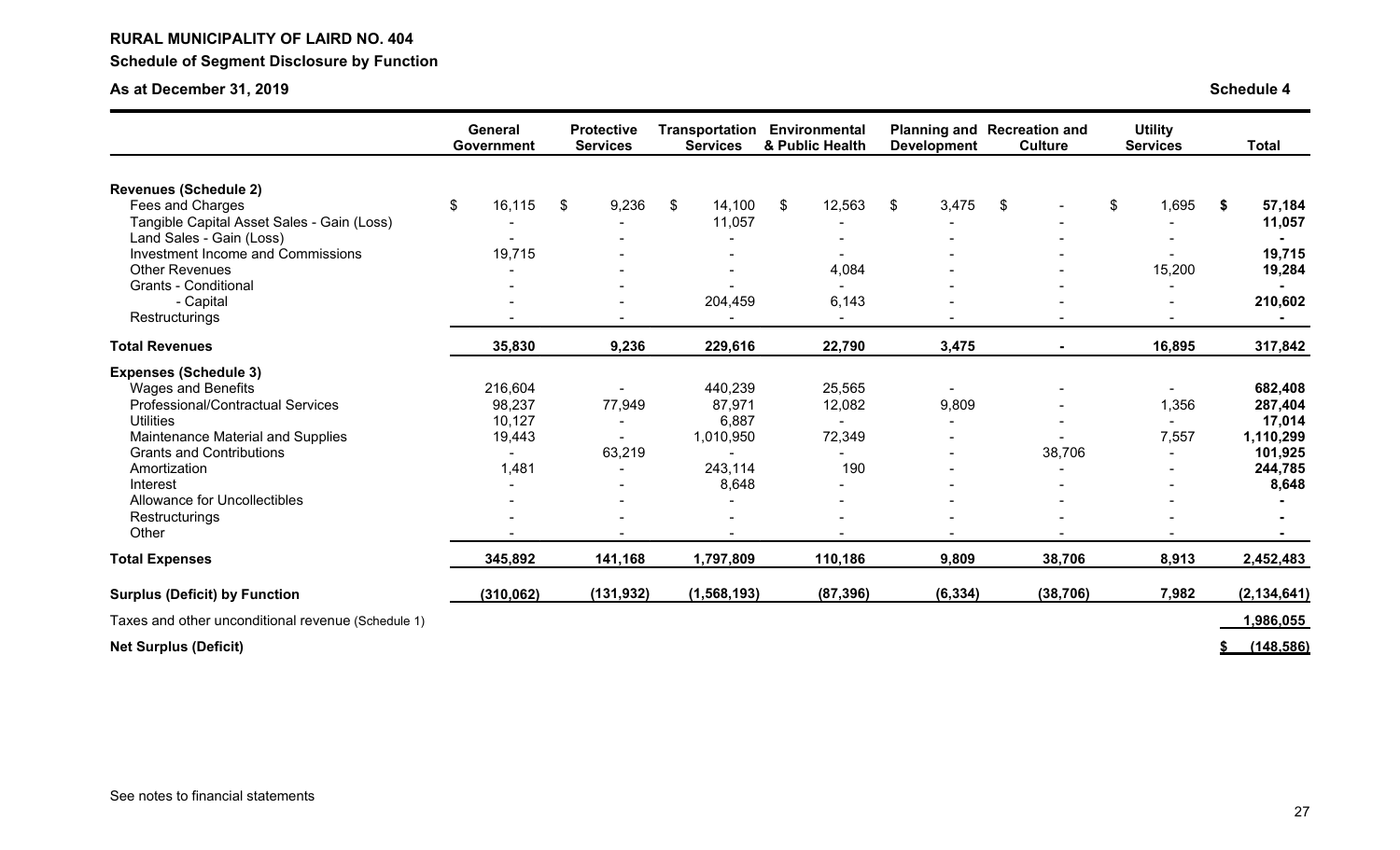# **RURAL MUNICIPALITY OF LAIRD NO. 404 Schedule of Segment Disclosure by Function**

# **As at December 31, 2018**

| <b>Schedule 5</b> |  |  |
|-------------------|--|--|
|                   |  |  |

|                                                    | <b>General</b><br>Government | <b>Protective</b><br><b>Services</b> | <b>Services</b>          | <b>Transportation Environmental</b><br>& Public | <b>Development</b> | <b>Planning and Recreation and</b><br><b>Culture</b> | <b>Utility</b><br><b>Services</b> | <b>Total</b> |
|----------------------------------------------------|------------------------------|--------------------------------------|--------------------------|-------------------------------------------------|--------------------|------------------------------------------------------|-----------------------------------|--------------|
| <b>Revenues (Schedule 2)</b>                       |                              |                                      |                          |                                                 |                    |                                                      |                                   |              |
| Fees and Charges                                   | \$<br>17,627                 | \$<br>2,337                          | $\mathfrak{F}$<br>23,419 | 8,158<br>\$                                     | 4,950<br>\$        | \$                                                   | \$<br>2,101                       | \$<br>58,592 |
| Tangible Capital Asset Sales - Gain (Loss)         |                              |                                      | (91, 103)                |                                                 |                    |                                                      |                                   | (91, 103)    |
| Land Sales - Gain (Loss)                           |                              |                                      |                          |                                                 |                    |                                                      |                                   |              |
| Investment Income and Commissions                  | 15,527                       |                                      |                          |                                                 |                    |                                                      |                                   | 15,527       |
| <b>Other Revenues</b>                              |                              |                                      |                          | 491                                             |                    |                                                      |                                   | 491          |
| <b>Grants - Conditional</b>                        |                              |                                      | 105,144                  |                                                 |                    |                                                      |                                   |              |
| - Capital                                          |                              |                                      |                          | 2,868                                           |                    |                                                      |                                   | 108,012      |
| Restructurings                                     |                              |                                      |                          | $\sim$                                          |                    |                                                      |                                   |              |
| <b>Total Revenues</b>                              | 33,154                       | 2,337                                | 37,460                   | 11,517                                          | 4,950              | $\blacksquare$                                       | 2,101                             | 91,519       |
| <b>Expenses (Schedule 3)</b>                       |                              |                                      |                          |                                                 |                    |                                                      |                                   |              |
| <b>Wages and Benefits</b>                          | 243,896                      |                                      | 407,391                  | 27,046                                          |                    |                                                      |                                   | 678,333      |
| Professional/ Contractual Services                 | 50,427                       | 67,374                               | 35,872                   | 12,659                                          | 19,778             |                                                      | 1,661                             | 187,771      |
| <b>Utilities</b>                                   | 6,911                        | $\blacksquare$                       | 6,151                    | $\sim$                                          |                    |                                                      |                                   | 13,062       |
| Maintenance Material and Supplies                  | 6,588                        |                                      | 449,954                  | 88,329                                          |                    |                                                      | 5,172                             | 550,043      |
| <b>Grants and Contributions</b>                    | 2,774                        | 65,219                               |                          |                                                 |                    | 27,388                                               |                                   | 95,381       |
| Amortization                                       | 1,481                        |                                      | 240,400                  | 190                                             |                    |                                                      | 2,995                             | 245,066      |
| Interest                                           |                              |                                      | 10,940                   | $\blacksquare$                                  |                    |                                                      |                                   | 10,940       |
| Allowance for Uncollectibles                       |                              |                                      |                          | $\blacksquare$                                  |                    |                                                      |                                   |              |
| Restructurings                                     |                              |                                      |                          |                                                 |                    |                                                      |                                   |              |
| Other                                              |                              |                                      |                          |                                                 |                    |                                                      |                                   |              |
| <b>Total Expenses</b>                              | 312,077                      | 132,593                              | 1,150,708                | 128,224                                         | 19,778             | 27,388                                               | 9,828                             | 1,780,596    |
| <b>Surplus (Deficit) by Function</b>               | (278, 923)                   | (130, 256)                           | (1, 113, 248)            | (116, 707)                                      | (14, 828)          | (27, 388)                                            | (7, 727)                          | (1,689,077)  |
| Taxes and other unconditional revenue (Schedule 1) |                              |                                      |                          |                                                 |                    |                                                      |                                   | 1,959,513    |
| <b>Net Surplus (Deficit)</b>                       |                              |                                      |                          |                                                 |                    |                                                      |                                   | 270.436      |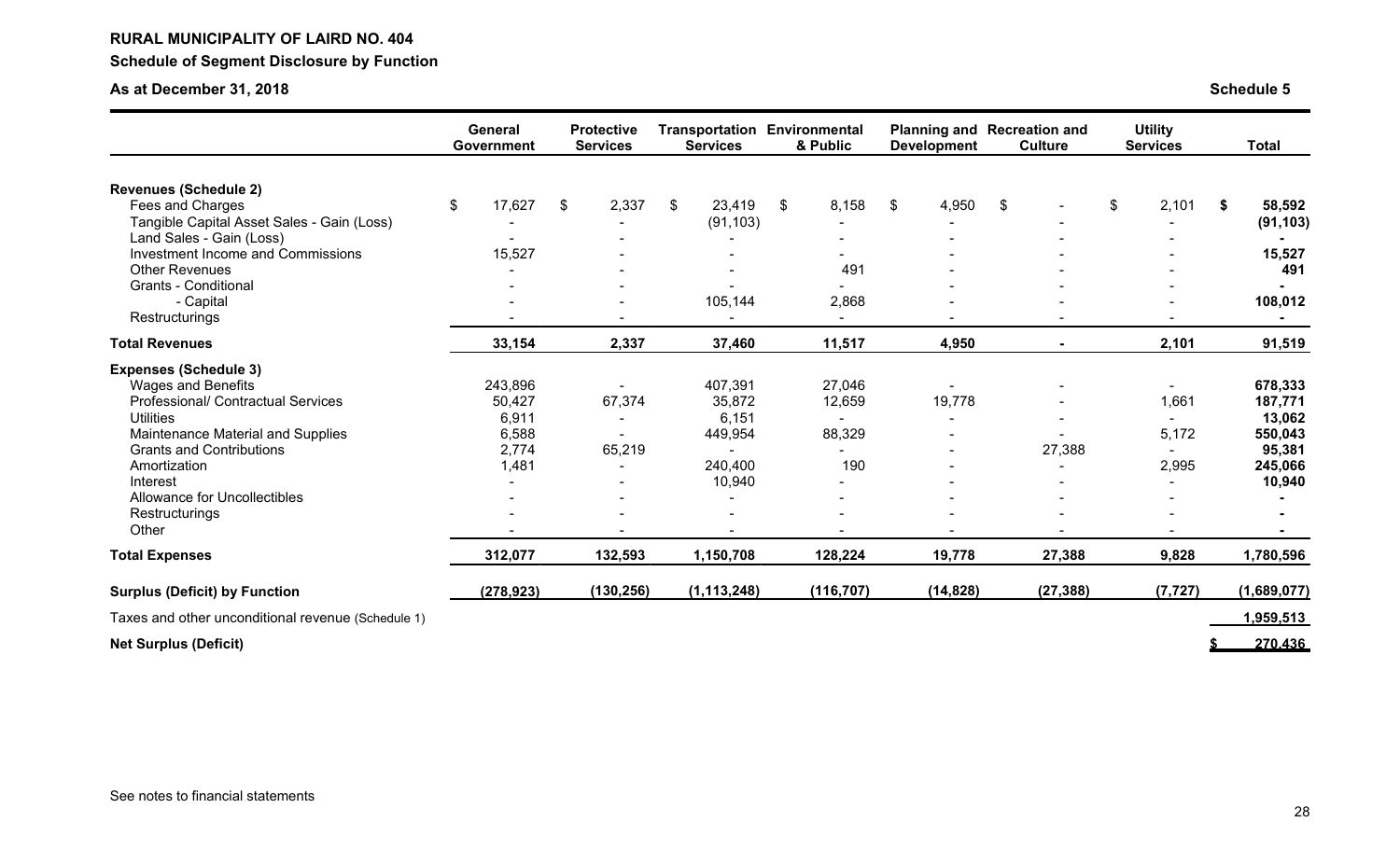# **Schedule of Tangible Capital Assets by Object**

# **As at December 31, 2019**

| <b>Schedule 6</b> |  |  |
|-------------------|--|--|
|                   |  |  |

|                                                                                                                  |               |    |                             |                       |    | 2019            |                                     |                                                                   |     |                                                                                 |   |                      |                            |
|------------------------------------------------------------------------------------------------------------------|---------------|----|-----------------------------|-----------------------|----|-----------------|-------------------------------------|-------------------------------------------------------------------|-----|---------------------------------------------------------------------------------|---|----------------------|----------------------------|
|                                                                                                                  |               |    |                             | <b>General Assets</b> |    |                 |                                     |                                                                   |     |                                                                                 |   |                      |                            |
|                                                                                                                  | Land          |    | Land<br><b>Improvements</b> | <b>Buildings</b>      |    | <b>Vehicles</b> | <b>Machinery &amp;</b><br>Equipment | <b>Infrastructure</b><br><b>Assets</b><br>Linear<br><b>Assets</b> |     | General/<br><b>Infrastructure</b><br><b>Assets Under</b><br><b>Construction</b> |   | <b>Total</b>         | 2018<br>Total              |
|                                                                                                                  |               |    |                             |                       |    |                 |                                     |                                                                   |     |                                                                                 |   |                      |                            |
| <b>Asset cost</b><br><b>Opening Asset costs</b><br>Additions during the year<br>Disposals and write-downs during | \$<br>131,248 | \$ |                             | \$<br>197,104         | \$ |                 | \$<br>2,137,744<br>108,934          | \$<br>2,738,645                                                   | \$. | 237,913                                                                         |   | 5,204,741<br>346,847 | \$<br>5,000,058<br>539,854 |
| the year<br>Transfers (from) assets under                                                                        |               |    |                             |                       |    |                 | (29, 364)                           |                                                                   |     |                                                                                 |   | (29, 364)            | (335, 171)                 |
| construction<br>Transfer of Capital Assets related<br>to restructuring (Schedule 11)                             |               |    |                             |                       |    |                 |                                     |                                                                   |     |                                                                                 |   |                      |                            |
| <b>Closing Asset Costs</b>                                                                                       | 131,248       |    |                             | 197,104               |    |                 | 2,217,314                           | 2,738,645                                                         |     | 237,913                                                                         |   | 5,522,224            | 5,204,741                  |
| <b>Accumulated Amortization Cost</b><br><b>Opening Accumulated</b><br><b>Amortization Costs</b>                  |               |    |                             | 117,477               |    |                 | 592,046                             | 1,723,313                                                         |     |                                                                                 |   | 2,432,836            | 2,281,838                  |
| Add: Amortization taken<br>Less: Accumulated amortization                                                        |               |    |                             | 4,199                 |    |                 | 198,275                             | 42,311                                                            |     |                                                                                 |   | 244,785              | 245,066                    |
| on disposals<br>Transfer of Capital Assets related<br>to restructuring (Schedule 11)                             |               |    |                             |                       |    |                 | (28, 889)<br>$\sim$                 |                                                                   |     | $\blacksquare$                                                                  |   | (28, 889)            | (94,068)                   |
| <b>Closing Accumulated</b><br><b>Amortization Costs</b>                                                          |               |    |                             | 121,676               |    |                 | 761,432                             | 1,765,624                                                         |     |                                                                                 |   | 2,648,732            | 2,432,836                  |
| <b>Net Book Value</b>                                                                                            | 131,248       | Ŝ. |                             | 75,428                | S. |                 | 1,455,882                           | 973,021                                                           |     | 237,913                                                                         | S | 2,873,492            | \$2,771,905                |

1. Total contributed donated assets received in 2019: \$ -

2. List of assets recognized at nominal value in 2019 are: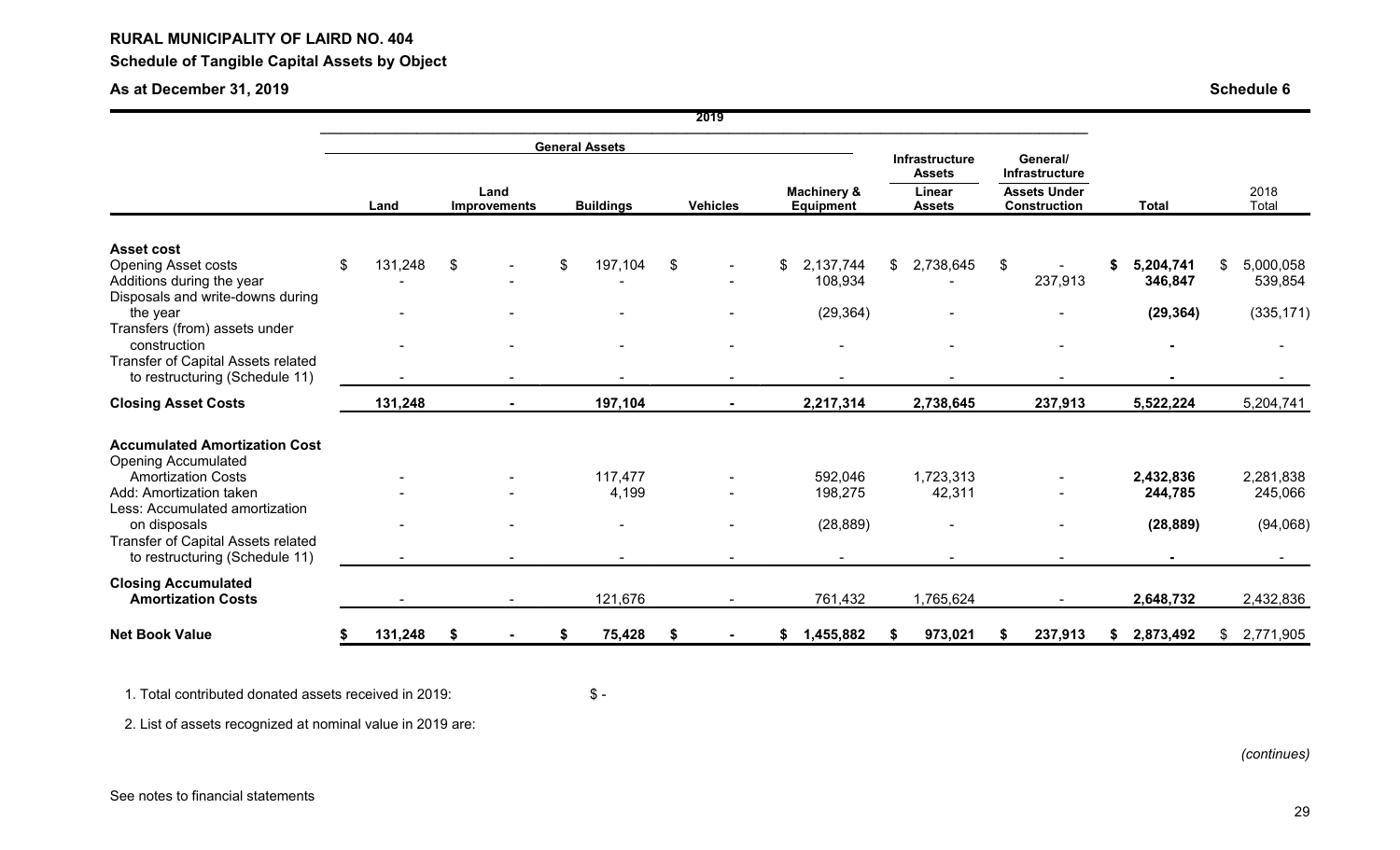# **RURAL MUNICIPALITY OF LAIRD NO. 404 Schedule of Tangible Capital Assets by Object** *(continued)*

# **As at December 31, 2019**

|                                            | Land | Land<br>Improvements<br>Improvement | <b>Buildings</b> | Vehicles | Machinery &<br>Equipment | Infrastructure<br>Infrastructure<br>Assets<br>Linear<br>Assets | General/<br>General/<br>Infrastructure<br>Assets Under<br>Construction | Total | 2018<br>Total |
|--------------------------------------------|------|-------------------------------------|------------------|----------|--------------------------|----------------------------------------------------------------|------------------------------------------------------------------------|-------|---------------|
|                                            | Land |                                     | <b>Buildings</b> | Vehicles | Equipment                | Assets                                                         | Construction                                                           | Total | Total         |
| a) Infrastructure Assets                   |      |                                     | $\frac{3}{2}$    |          |                          |                                                                |                                                                        |       |               |
| b) Vehicles                                |      |                                     | $\mathsf{\$}$ -  |          |                          |                                                                |                                                                        |       |               |
| c) Machinery and Equipment                 |      |                                     | $\frac{3}{2}$ -  |          |                          |                                                                |                                                                        |       |               |
| 3. Amount of interest capitalized in 2019: |      |                                     | $\frac{3}{2}$ -  |          |                          |                                                                |                                                                        |       |               |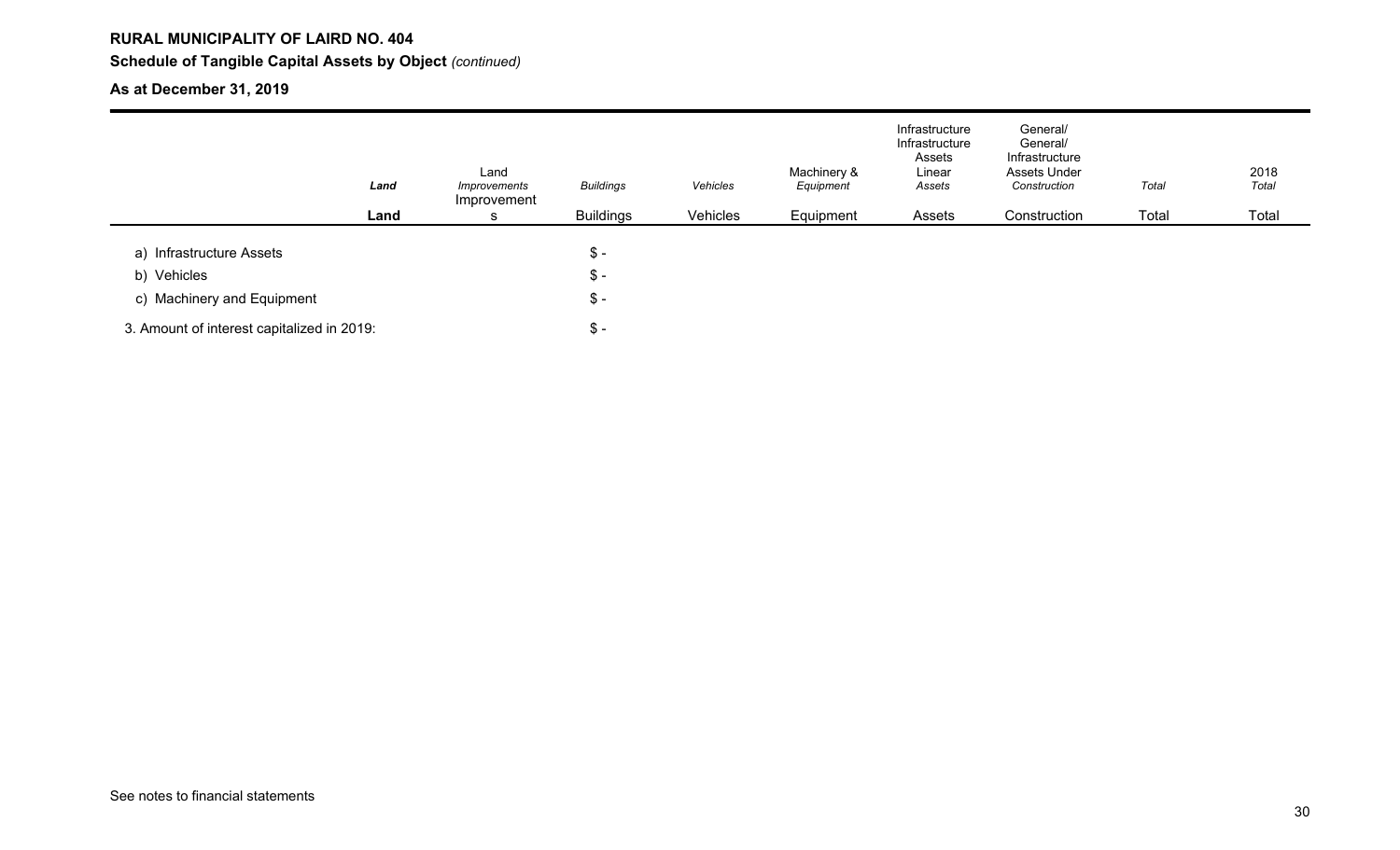# **RURAL MUNICIPALITY OF LAIRD NO. 404 Schedule of Tangible Capital Assets by Function**

# **As at December 31, 2019 Schedule 7**

|                                                                                                                  |    |                       |    |                                      |    |                                   |    | <b>ZUT</b>                                        |    |                                             |    |                                           |    |                         |    |                      |                            |
|------------------------------------------------------------------------------------------------------------------|----|-----------------------|----|--------------------------------------|----|-----------------------------------|----|---------------------------------------------------|----|---------------------------------------------|----|-------------------------------------------|----|-------------------------|----|----------------------|----------------------------|
|                                                                                                                  |    | General<br>Government |    | <b>Protective</b><br><b>Services</b> |    | Transportation<br><b>Services</b> |    | <b>Environmental</b><br>& Public<br><b>Health</b> |    | <b>Planning &amp;</b><br><b>Development</b> |    | <b>Recreation &amp;</b><br><b>Culture</b> |    | Water &<br><b>Sewer</b> |    | <b>Total</b>         | 2018<br>Total              |
|                                                                                                                  |    |                       |    |                                      |    |                                   |    |                                                   |    |                                             |    |                                           |    |                         |    |                      |                            |
| <b>Asset cost</b><br><b>Opening Asset costs</b><br>Additions during the year<br>Disposals and write-downs during | \$ | 89,921<br>237,913     | \$ |                                      | \$ | 5,050,020<br>108,934              | \$ | 9,500                                             | \$ |                                             | \$ |                                           | \$ | 55,300                  | S. | 5,204,741<br>346,847 | \$<br>5,000,058<br>539,854 |
| the year<br>Transfer of Capital Assets related<br>to restructuring (Schedule 11)                                 |    |                       |    |                                      |    | (29, 364)                         |    |                                                   |    |                                             |    | $\blacksquare$                            |    |                         |    | (29, 364)            | (335, 171)                 |
| <b>Closing Asset Costs</b>                                                                                       |    | 327,834               |    | $\blacksquare$                       |    | 5,129,590                         |    | 9,500                                             |    |                                             |    | $\blacksquare$                            |    | 55,300                  |    | 5,522,224            | 5,204,741                  |
| <b>Accumulated Amortization Cost</b><br><b>Opening Accumulated</b>                                               |    |                       |    |                                      |    |                                   |    |                                                   |    |                                             |    |                                           |    |                         |    |                      |                            |
| <b>Amortization Costs</b><br>Add: Amortization taken<br>Less: Accumulated amortization                           |    | 62,211<br>1,481       |    |                                      |    | 2,345,686<br>241,205              |    | 2,930<br>190                                      |    |                                             |    |                                           |    | 22,009<br>1,909         |    | 2,432,836<br>244,785 | 2,281,838<br>245,066       |
| on disposals<br>Transfer of Capital Assets related                                                               |    |                       |    |                                      |    | (28, 889)                         |    |                                                   |    |                                             |    |                                           |    |                         |    | (28, 889)            | (94,068)                   |
| to restructuring (Schedule 11)                                                                                   |    |                       |    |                                      |    | $\sim$                            |    |                                                   |    |                                             |    | $\blacksquare$                            |    |                         |    |                      |                            |
| <b>Closing Accumulated</b><br><b>Amortization Costs</b>                                                          |    | 63,692                |    |                                      |    | 2,558,002                         |    | 3,120                                             |    |                                             |    |                                           |    | 23,918                  |    | 2,648,732            | 2,432,836                  |
| <b>Net Book Value</b>                                                                                            | S  | 264,142               | S  |                                      | ъ  | 2,571,588                         | S  | 6,380                                             | S  |                                             | S  |                                           | -S | 31,382                  | S. | 2,873,492            | \$<br>2,771,905            |

**2019**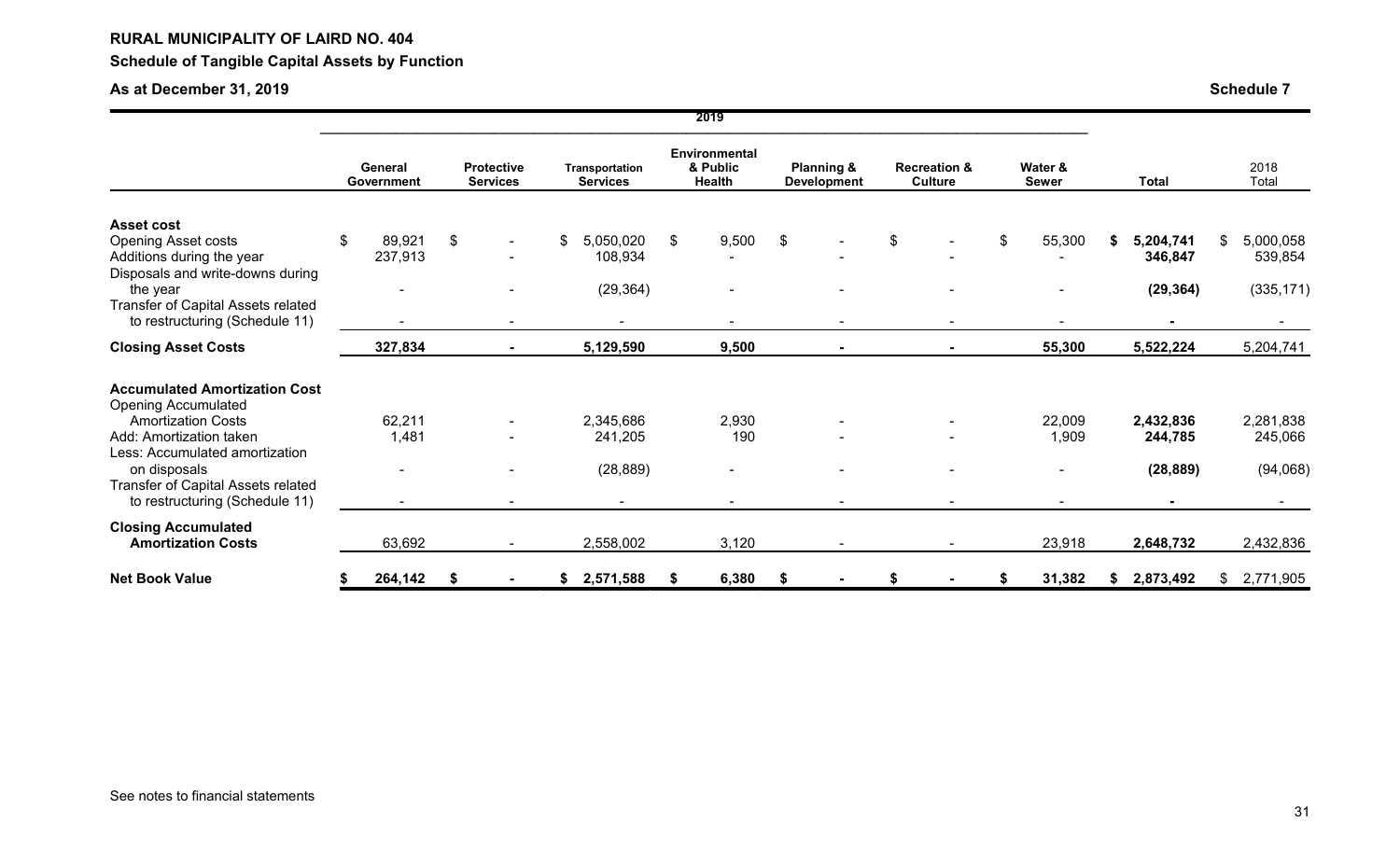# **Schedule of Accumulated Surplus**

**As at December 31, 2019 As at December 31, 2019** 

|                                                                                                                   | 2018                    | Changes           | 2019                    |
|-------------------------------------------------------------------------------------------------------------------|-------------------------|-------------------|-------------------------|
| <b>UNAPPROPRIATED SURPLUS</b>                                                                                     | \$<br>1,961,297         | \$<br>(479,599)   | \$<br>1,481,698         |
|                                                                                                                   |                         |                   |                         |
| <b>APPROPRIATED RESERVES</b><br>Machinery and Equipment                                                           | 572,440                 |                   | 572,440                 |
| <b>Public Reserve</b>                                                                                             | 13,246                  |                   | 13,246                  |
| <b>Capital Trust</b>                                                                                              |                         |                   |                         |
| Utility                                                                                                           |                         |                   |                         |
| Other (Sarilla Community Centre)                                                                                  | 30,000                  |                   | 30,000                  |
| <b>Total Appropriated</b>                                                                                         | 615,686                 |                   | 615,686                 |
| <b>ORGANIZED HAMLETS</b><br>Organized Hamlet of                                                                   |                         |                   |                         |
| <b>Total Organized Hamlets</b>                                                                                    |                         |                   |                         |
| <b>NET INVESTMENT IN TANGIBLE CAPITAL ASSETS</b><br>Tangible capital assets (Schedule 6, 7)<br>Less: Related debt | 2,771,905<br>(273, 390) | 252,319<br>78,694 | 3,024,224<br>(194, 696) |
| <b>Net Investment in Tangible Capital Assets</b>                                                                  | 2,498,515               | 331,013           | 2,829,528               |
| <b>Total Accumulated Surplus</b>                                                                                  | \$<br>5,075,498         | \$<br>(148, 586)  | \$<br>4,926,912         |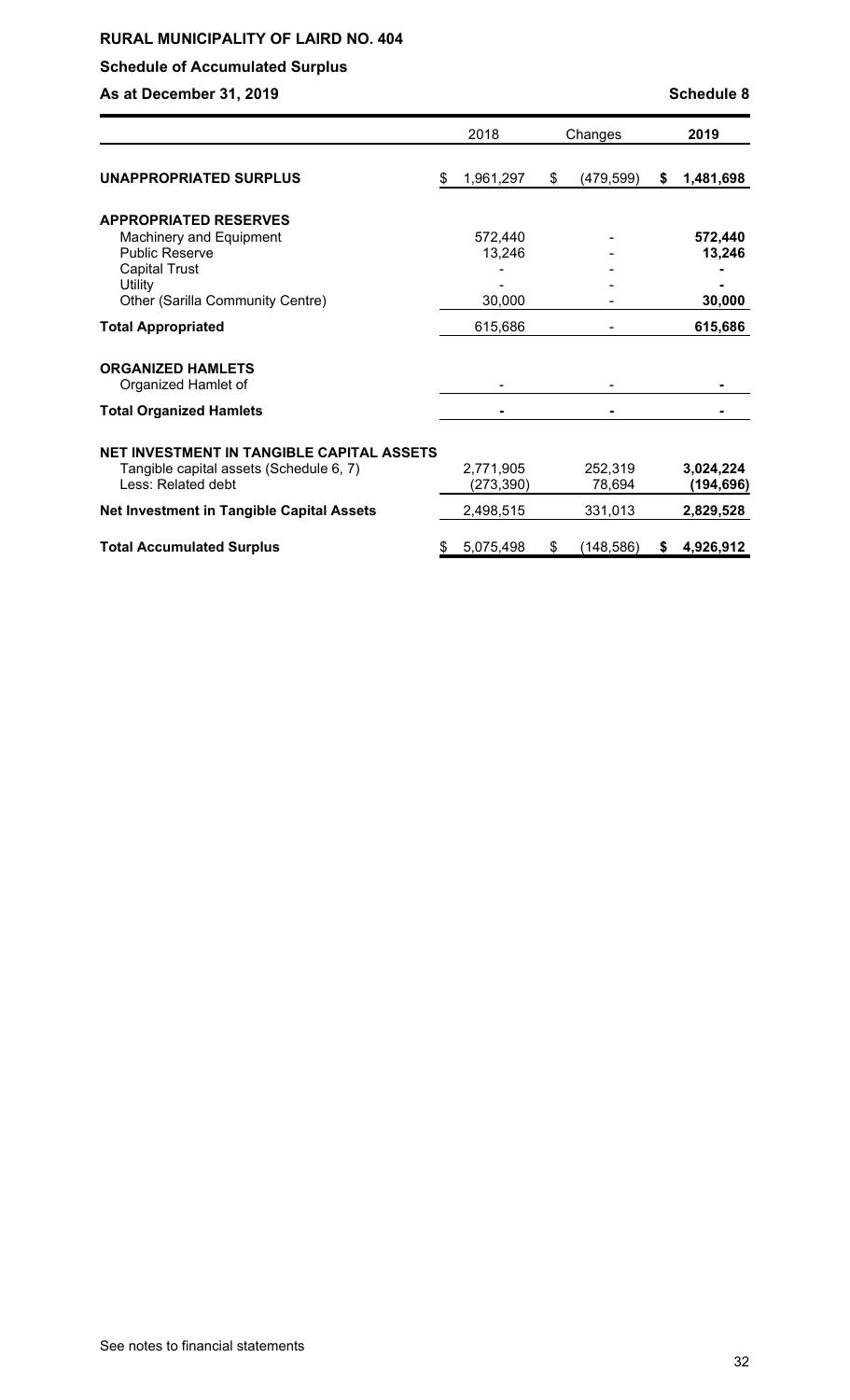# **RURAL MUNICIPALITY OF LAIRD NO. 404 Schedule of Mill Rates and Assessments**

# **As at December 31, 2019 Schedule 9**

|                                                                                                                                     | <b>PROPERTY CLASS</b>                      |  |                    |                                          |                          |    |                                       |    |                                   |    |                   |                |
|-------------------------------------------------------------------------------------------------------------------------------------|--------------------------------------------|--|--------------------|------------------------------------------|--------------------------|----|---------------------------------------|----|-----------------------------------|----|-------------------|----------------|
|                                                                                                                                     | <b>Agriculture</b>                         |  | <b>Residential</b> | <b>Residential</b><br><b>Condominium</b> |                          |    | <b>Seasonal</b><br><b>Residential</b> |    | <b>Commercial</b><br>& Industrial |    | Potash<br>Mine(s) | <b>Total</b>   |
| <b>Taxable Assessment</b><br><b>Regional Park Assessment</b>                                                                        | \$133,630,025                              |  | \$72,304,805       | \$                                       | $\sim$                   | \$ | $\sim$                                | \$ | 3,986,700                         | \$ | $\blacksquare$    | \$209,921,530  |
| <b>Total Assessment</b>                                                                                                             | 133,630,025                                |  | 72,304,805         |                                          |                          |    | $\sim$                                |    | 3,986,700                         |    |                   | 209,921,530    |
| <b>Mill Rate Factor(s)</b><br>Total Base/Minimum Tax (generated for each property class)                                            | 0.9000<br>160,100                          |  | 1.0500<br>63,300   |                                          | $\overline{\phantom{0}}$ |    | $\blacksquare$                        |    | 1.1500<br>50,000                  |    |                   | 273,400        |
| Total Municipal Tax Levy (include base and/or minimum tax and special levies)                                                       | 1,098,183<br>ж                             |  | 642,557            |                                          |                          |    |                                       |    | 85,761                            | æ  | $\blacksquare$    | 1,826,500<br>S |
| <b>MILL RATES:</b><br>Average Municipal *<br><b>Average School</b><br><b>Potash Mill Rate</b><br><b>Uniform Municipal Mill Rate</b> | <b>MILLS</b><br>8.7009<br>2.4485<br>7.8000 |  |                    |                                          |                          |    |                                       |    |                                   |    |                   |                |

\* Average Mill Rates (multiply the total tax levy for each taxing authority by 1000 and divide by the total assessment for the taxing authority)